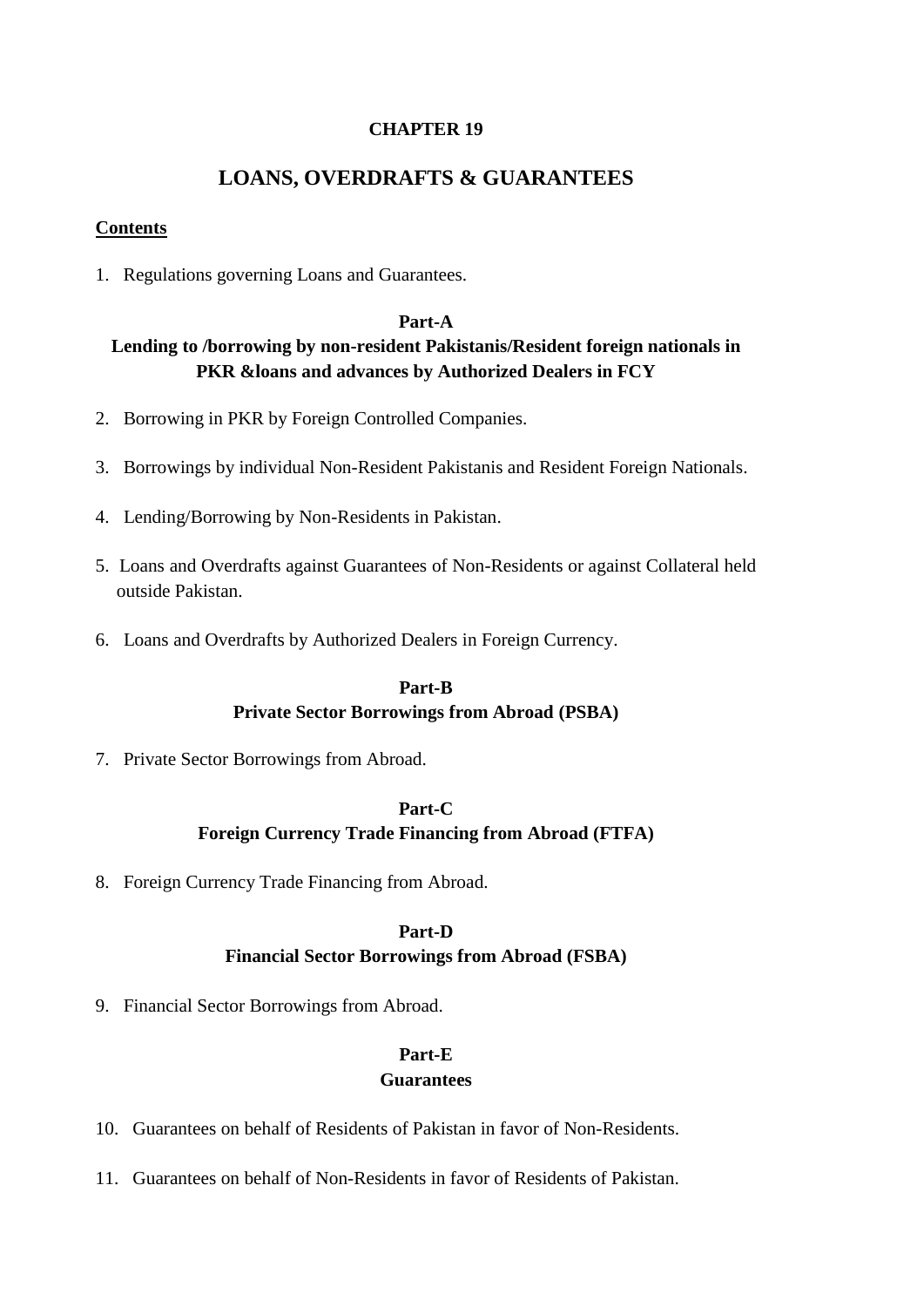- 12. Performance/Bid Bond Guarantee.
- 13. Remittance under Guarantees or Performance Bonds and their Reporting to the State Bank.
- 14. Guarantees which may be given without prior approval of the State Bank.
- 15. Guarantees and Collaterals in favor of Overseas Bank Branches and Correspondents.
- 16. Guarantees in favor of Government Departments/Ministries/Public Sector Entities (PSEs).
- 17. Renewal of Loans & Overdrafts.

## **Part-F Minimum requirements for Loan Registration**

18. Procedure to Register the Loan

# **Part G Reporting Mechanism**

- 19. Reporting Requirements.
- 20. Subsequent Amendments (if any) in the underlying Loan Agreement
- 21. Regulatory Action on account of Non-Compliance of Rules and Regulations.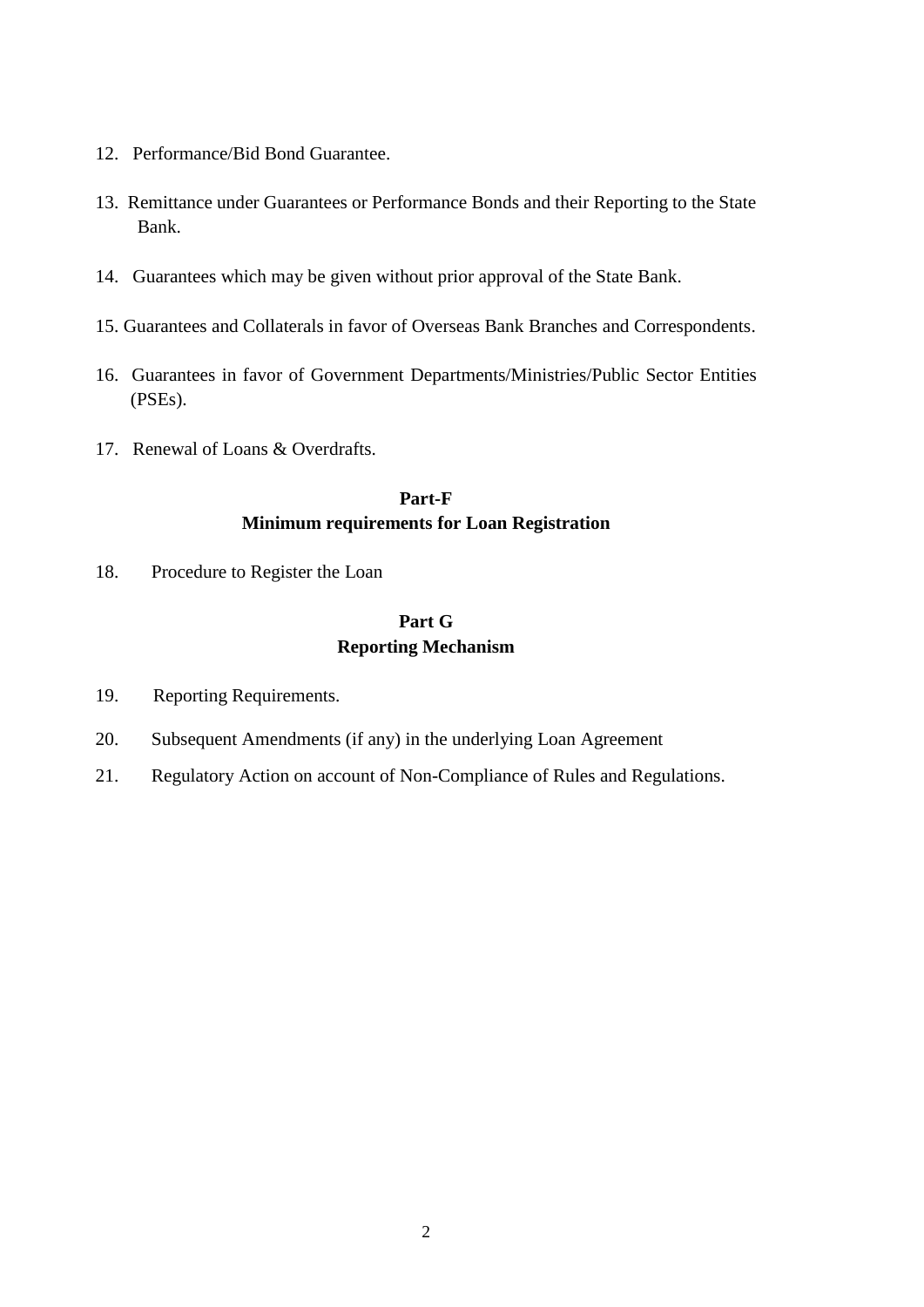## CHAPTER 19

# **LOANS, OVERDRAFTS & GUARANTEES**

### **1. Regulations governing Loans and Guarantees**.

Extension of loans, overdrafts and credit facilities to companies (other than Banking, Development Finance Institutions and Microfinance Companies) which are by any means controlled directly or indirectly by persons resident outside Pakistan and to residents against guarantees or collaterals lodged outside Pakistan, obtaining of loans and overdrafts in foreign currencies and giving of guarantees on behalf of residents of Pakistan in favor of non-residents or on behalf of non-residents in favor of residents, are regulated under sub-section (2) of Section 18 and Sections 4 and 5 of the Act. This chapter contains the general regulations covering grant of such loans, overdrafts, credit facilities and guarantees.

#### **Part-A**

# **Lending to /Borrowing by Non-Resident Pakistanis/Resident Foreign Nationals in PKR &Loans and Advances by Authorized Dealers in FCY**

### **2. Borrowing in PKR by Foreign Controlled Companies.**

Foreign controlled companies registered in Pakistan under Companies Act, 2017 are entitled to borrow from local sources in PKR for any purpose except for purchase of shares (acquisition, financing, merger financing, amalgamation financing and/or purchase of minority interest) subject to observance of the relevant Prudential Regulations issued by the State Bank and compliance of KYC and 'AML/CFT' standards. However, purpose of borrowing in such cases must be clear and documented in Authorized Dealer's and borrowing company's record.

# **3. Borrowings by individual Non-Resident Pakistanis and Resident Foreign Nationals.**

The Authorized Dealers have general permission to grant loan to individual non-resident Pakistanis in local currency, subject to observance of the relevant Prudential Regulations and compliance of KYC and 'AML/CFT' standards. The purpose of borrowing must be clear, legitimate and duly documented. However, for purchase of immovable property, banks can lend to non-resident Pakistanis subject to the following conditions:

- i. The loan will be liquidated by the borrowers through remittances from abroad in foreign exchange through normal banking channel or by debit to their foreign currency accounts which must be fed through foreign remittances.
- ii. Sale proceeds of such immovable property shall not be eligible for repatriation.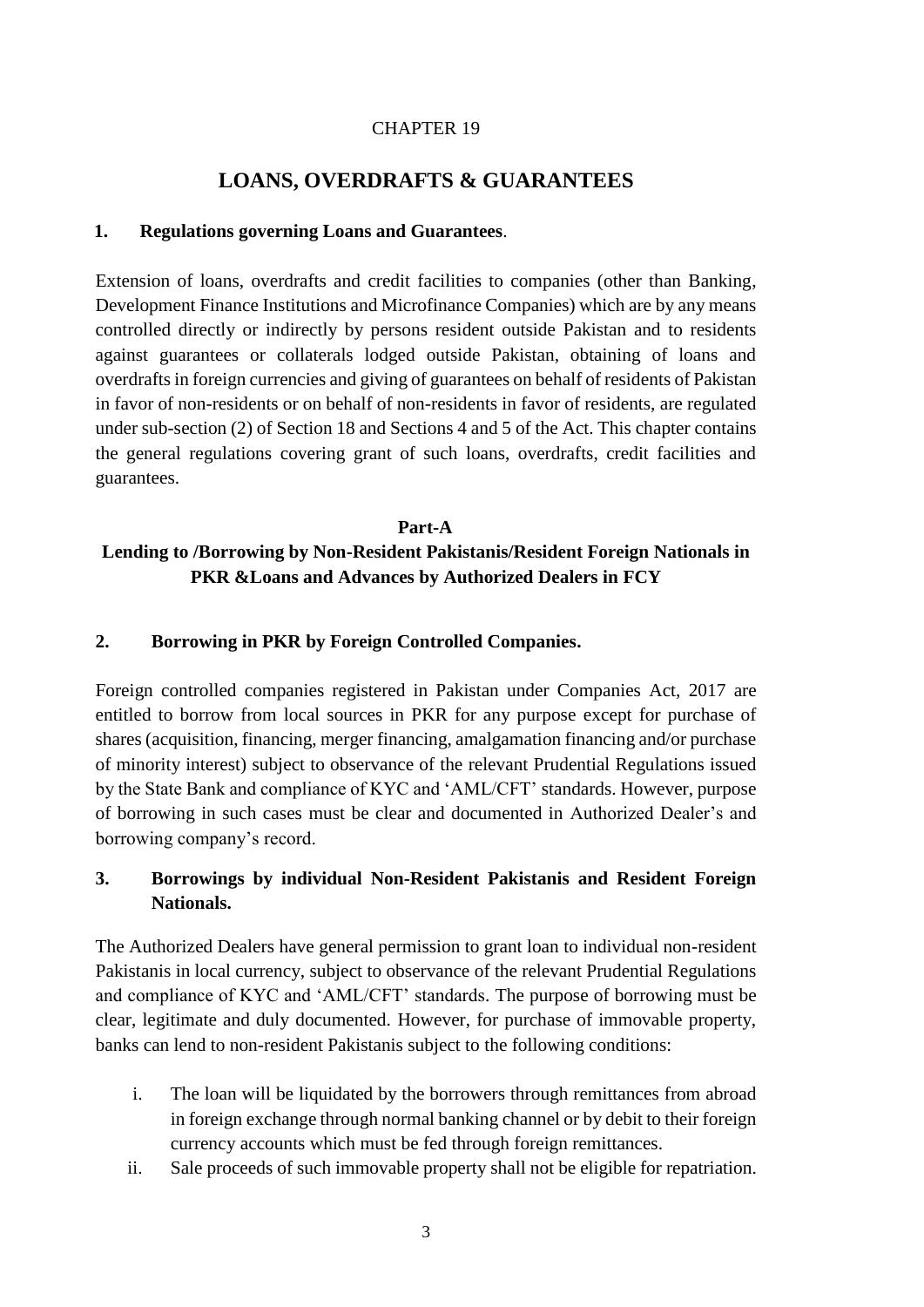Further, Authorized Dealers may also grant rupee loans to resident individual foreign nationals, except for purchasing immovable property and the purposes either restricted by the State Bank or any other prevalent law.

## **4. Lending/Borrowing by Non-Residents in Pakistan.**

Except for above mentioned para 3, Non-Residents are not allowed to borrow or lend in local currency without the special permission of the State Bank.

# **5. Loans and Overdrafts against Guarantees of Non-Residents or against Collateral held outside Pakistan.**

Authorized Dealers may extend PKR loans to their resident clients against guarantees of non-residents/guarantees received from banks operating abroad, subject to compliance of the Prudential Regulations. However, guarantees involving FCY outflows on account of due diligence fee, upfront fee, commission fee, guarantee premium fee etc. shall require prior approval of the State Bank.

# **6. Loans and Overdrafts by Authorized Dealers in Foreign Currency.**

Authorized Dealers will not grant any loans or provide overdraft facility in foreign currencies in or outside Pakistan, whether secured or unsecured, except FE-25 loans without prior approval of the State Bank. Applications for granting such loans or overdrafts should be made to the State Bank mentioning purpose, particulars of the guarantee or collateral, if any, and the manner in which the loans or overdrafts are expected to be liquidated.

# **Part-B Private Sector Borrowings from Abroad (PSBA)**

## 7. **Private Sector Borrowings from Abroad.**

The term '(PSBA)' refers to foreign currency loans raised by the eligible borrowers in the private sector in Pakistan from foreign lenders in convertible foreign currencies in the form of commercial credit, supplier's credit, buyer's credit, working capital loans, intercompany loans, issuance of foreign currency bonds, structured loan facilities and FCY financing under Islamic arrangement subject to the instructions specified below for each category.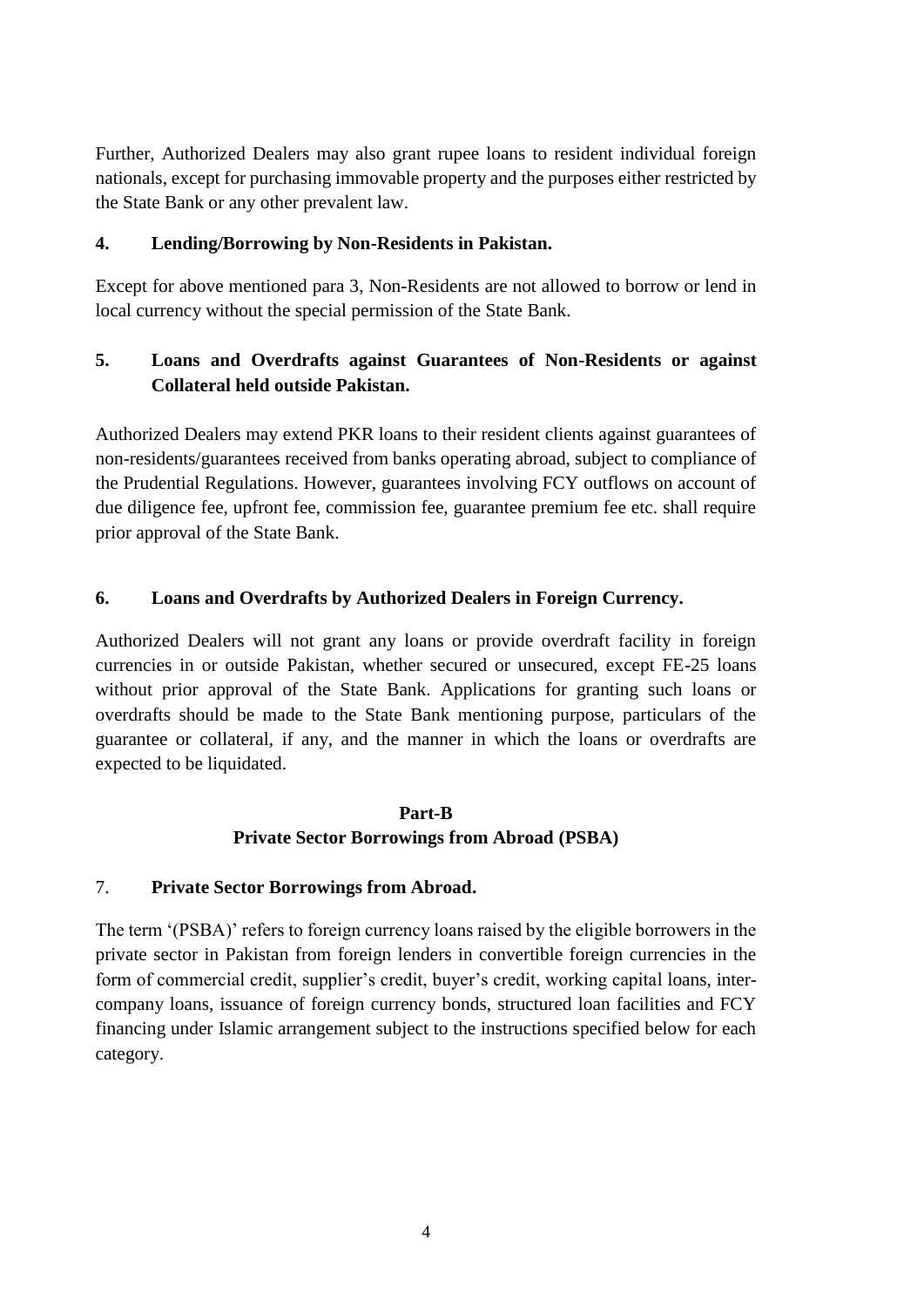## **i) Common terms and conditions of PSBA.**

### **(a) Eligible Borrowers.**

The companies registered under Companies Act, 2017 and the Independent Power Producers (IPPs), except the financial intermediaries (such as banks, financial institutions, Development Finance Institutions, housing finance companies, non-banking finance companies, microfinance banks/institutions and Payment System Operators, Payment System Providers), are eligible to raise PSBA. Individuals, trusts, non-profit organizations and non-governmental organizations are not eligible to raise PSBA. However, branches of foreign companies in Pakistan opened with the permission of Board of Investment (BOI) would be eligible for PSBA subject to the conditions issued by the BOI. The long term credit rating of the aforementioned companies or their sponsors must not be lower than BB- issued by a recognized local/international credit rating agency except in the case of intercompany loans.

The requirement of long term credit rating, however, does not apply to exporters subject to the condition that the total amount of PSBA does not exceed 80% of their annual exports.

### **(b) Eligible Lenders.**

PSBA may be raised from internationally recognized reputable sources such as Foreign Banks, International Capital Markets, Multilateral Financial Institutions (such as IFC, ADB, etc.), Government owned Development Financial Institutions, Export Credit Agencies, Suppliers of Plant & Machinery, and parent/associated companies.

The eligible borrowers shall obtain funding only from the lending institutions/lenders, who comply with the international standards (Financial Action Task Force Guidelines) of 'Anti Money Laundering (AML)' & 'Combating Financing of Terrorism (CFT)'.

## **(c) Security.**

PSBA can be secured by any collateral/charge created on moveable or immovable property owned by the eligible borrowers/or their sponsors subject to compliance of Prudential Regulations and other applicable instructions.

In case of pledge of shares, the securities offered to raise PSBA will be governed by the regulations contained in Chapter 20 of the Foreign Exchange Manual and other relevant instructions issued by the State Bank from time to time.

Issuance of bank guarantees by the Authorized Dealers and corporate guarantees by sponsors in favor of lenders is permitted for the loans registered with the Authorized Dealer.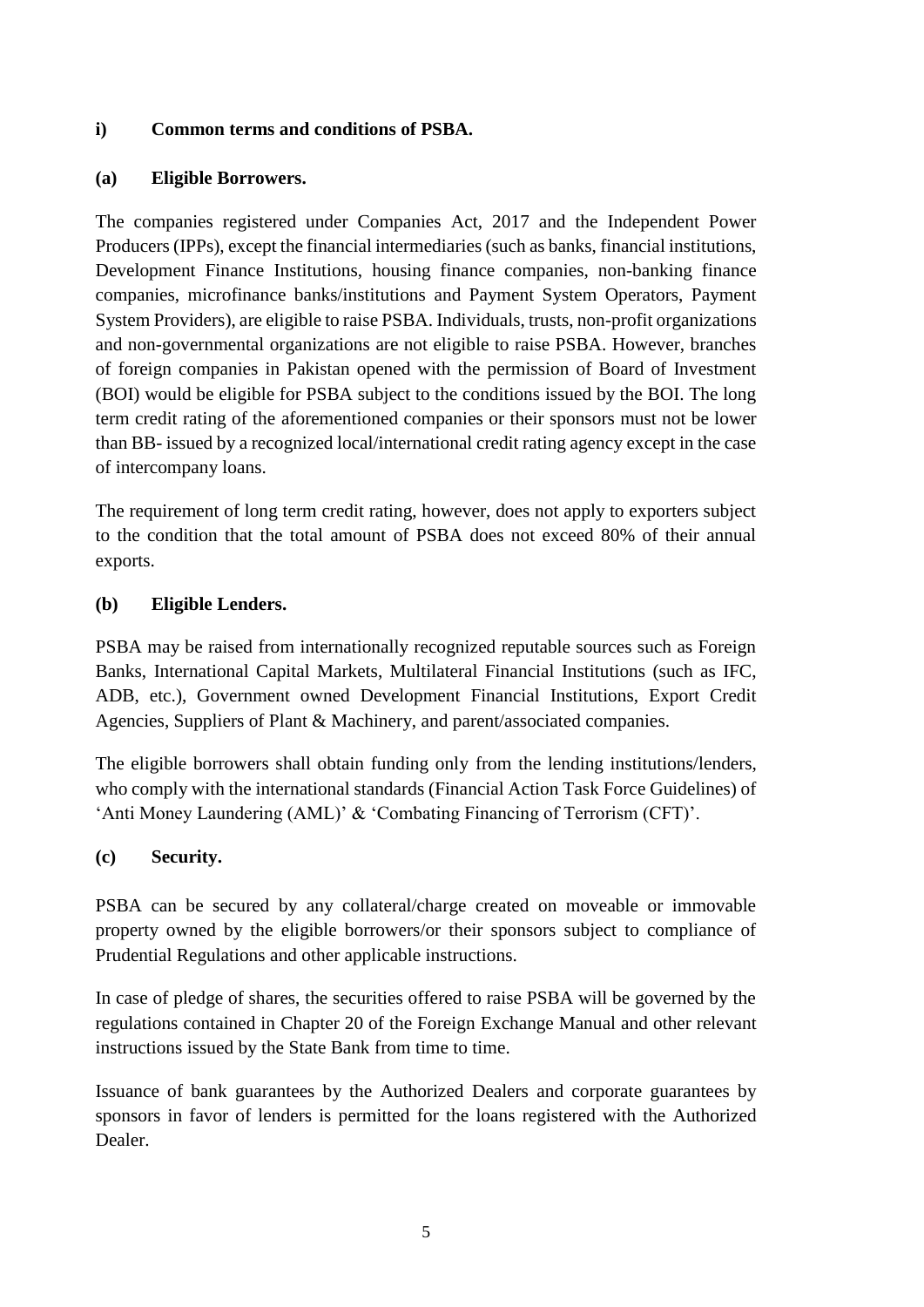## **(d) PSBA Registration.**

Authorized Dealer will register all FCY loans under this Part, after ensuring that the terms and conditions of the underlying loan agreement comply with the relevant regulations of the category against which the loan is being registered. The responsibilities of Authorized Dealers, conditions precedent and list of minimum required documents to register loan have been laid down in Part F of this chapter.

# **(e) Forward Cover Facility.**

Authorized Dealers may extend forward cover facility to the eligible borrowers for one year or the remaining maturity of the loan (whichever is earlier) in accordance with the regulations contained in Chapter 4.

In cases where the underlying foreign loans have a tenor of more than 12-months, the tenor of the forward cover facility would be 12-months on rollover basis or the remaining tenor of the loan, whichever is less.

However, the Authorized Dealer shall ensure that the forward cover facility will not be provided for less than one month; and the borrower will not hedge the amount more than the underlying exposure, in any case.

# **(f) Pre-Payments.**

Prepayment of PSBA will not be allowed except for the "PSBA for Project Financing", the request for which will be evaluated by the Exchange Policy Department on a case to case basis. However, swapping PSBA with local currency loans will not be allowed, in any case.

# **(g) Waivers/Exceptions related to PSBA.**

Any waiver/exception from the terms and condition mentioned in the policy will require prior approval of the Exchange Policy Department i.e. before execution of the facility documents.

# **Categories of PSBA**

# **ii) PSBA for Project Financing.**

PSBA for Project Financing can be raised for meeting capitalized costs of the projects such as expenses relating to establishment of new projects, import of plant & machinery, modernization/expansion of existing projects, buying/acquiring patents/operating licenses/trademarks, procurement of technical expertise and repayment of existing PSBA in all sectors including Small & Medium Enterprises (SME) and infrastructure projects. The maturity of such loans should not be less than three (3) years.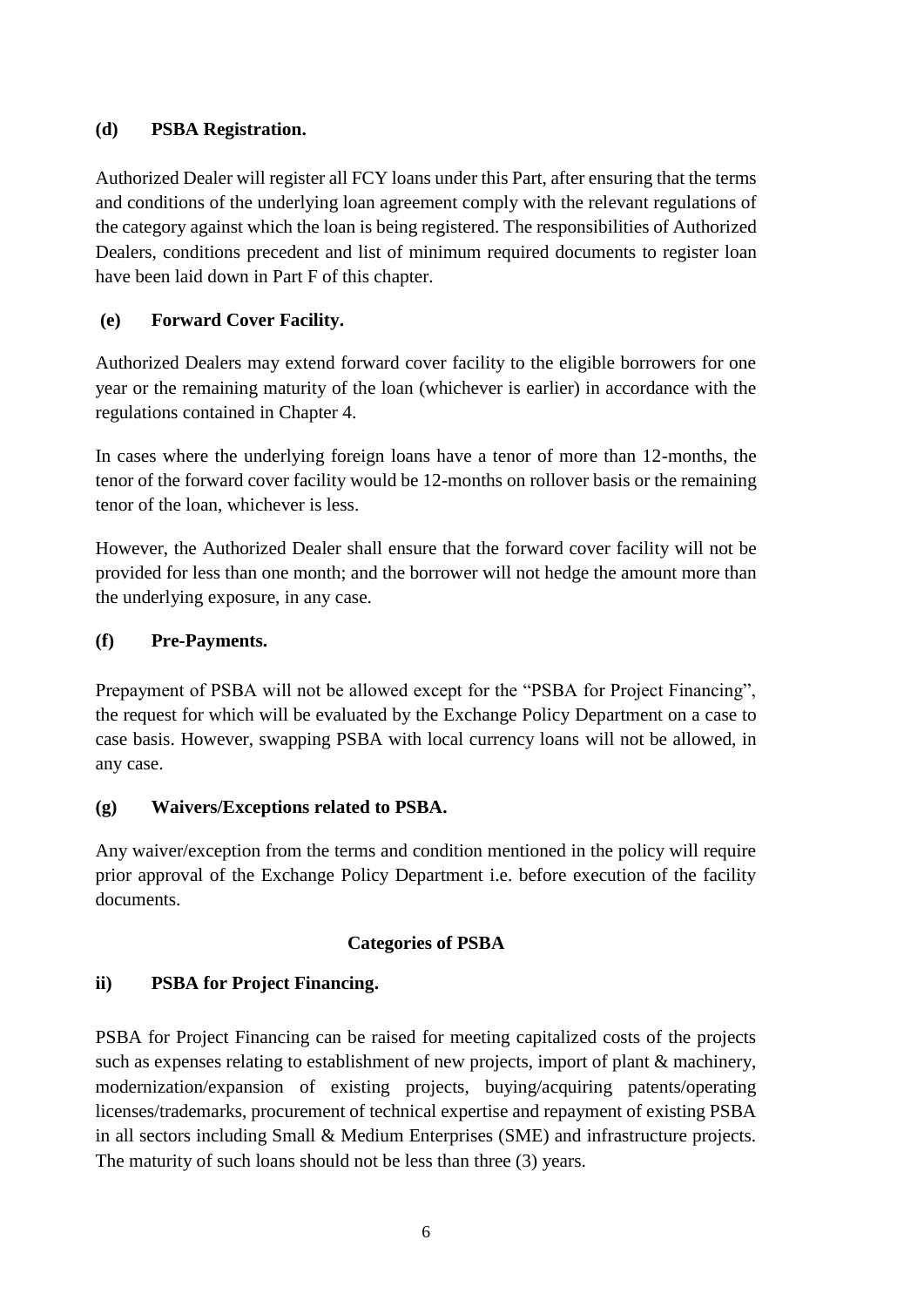However, funds so generated are not allowed for onward lending or investment in capital market /real estate or acquiring a company (or a part thereof) in Pakistan.

# **(a) Borrowing Cost Ceiling.**

The borrowing cost ceiling includes spread over relevant benchmark rate, loan related insurance premium, and other loan related fees payable in foreign currency; except the commitment fee, cost & expenses and fees payable in local currency.

The All-in-cost ceiling is given as under:

| <b>Maturity Period</b>                  | Borrowing Cost Ceiling excluding relevant   <br>benchmark rate |
|-----------------------------------------|----------------------------------------------------------------|
| Three $(03)$ Years to five $(05)$ Years | 350 basis points                                               |
| More than five $(05)$ Years             | 600 basis points                                               |

# **(b) Conversion of PSBA for Project Financing into Equity.**

The outstanding amount of PSBA Project Loans can be converted into equity either after completion of the project or after 3 years, whichever is later, only after obtaining prior approval of Exchange Policy Department. In case of unlisted companies, the loan will be converted on the break-up value established by the external auditors included in the State Bank's approved list. Further, in case of listed companies, the loan will be converted at the average market value of previous six (6) months. The exchange rate used to convert foreign exchange liabilities into PKR in latest audited financial statements will be used to establish the rupee liability of the loan.

# **(c) Other Terms & Conditions.**

aa) The refinancing of existing PSBA Project Loans will only be allowed subject to the condition that the fresh PSBA will be raised at a relatively lower rate of all-in-cost and/or the outstanding maturity of the original PSBA will either be maintained or extended.

bb) The amount of loan borrowed from eligible lenders can be credited in a foreign currency account opened under Para 9, Chapter 6 of the Foreign Exchange Manual for making import and consultancy payments only. However, the provisions of Para 8, Chapter 6 will remain available to IPPs.

# **iii). PSBA for Working Capital.**

The PSBA for Working Capital can be raised for meeting the foreign currency component of working capital requirements of companies established/operating in Pakistan. However, maturity of the PSBA under this category shall range between one (01) month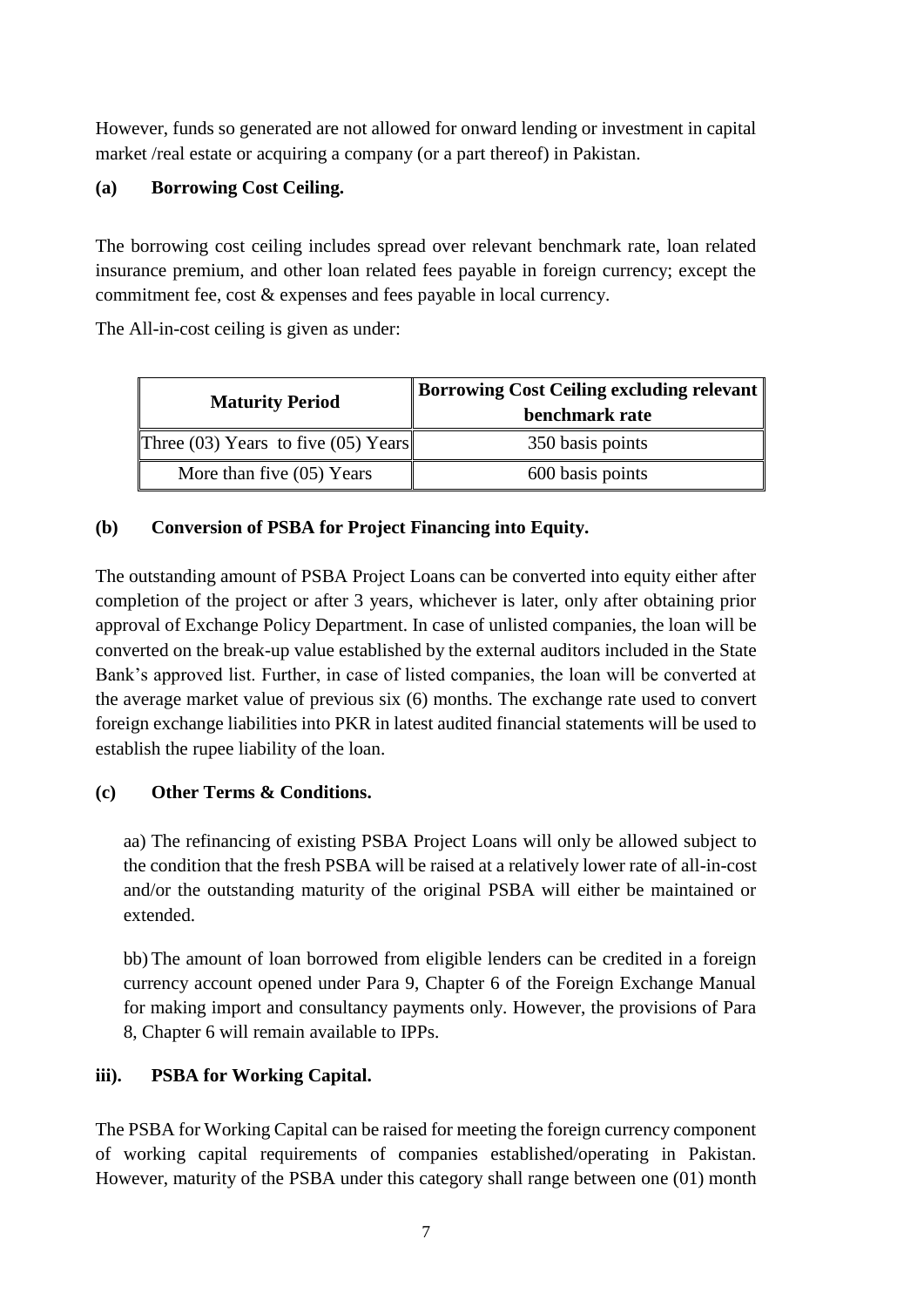and one (1) year. However, the subject loan can be rolled over for a minimum period of one (01) month.

## **(a) Borrowing Cost Ceiling.**

The borrowing cost ceiling includes spread over relevant benchmark rate, loan related insurance premium and other loan related fees payable in foreign currency except commitment fee, cost & expenses and fees payable in local currency. The All-in-cost ceiling is given as under:

| <b>Maturity Period</b>                      | <b>Borrowing Cost Ceiling excluding</b><br>relevant benchmark rate |
|---------------------------------------------|--------------------------------------------------------------------|
| One (01) Month to One (01) Year $\parallel$ | 200 basis points                                                   |

# **(b) Terms applicable to foreign contractors and foreign companies operating in branch mode.**

aa) The branches of foreign companies working in Pakistan with the permission of BOI can only borrow interest free loans from their sponsors/parents.

bb) The foreign contractors/construction companies working in Pakistan with the permission of BOI and/or registered with the Pakistan Engineering Council (PEC) can borrow interest free loans from their sponsors/parents. They can repay the loans only after they conclude the contracted work/project or complete a milestone and submit the milestone completion certificate/completion certificate, issued by the relevant authority. Further, they will submit a clearance certificate issued by the Revenue Authorities, which must be attached with Form 'M'. In case the tax is not payable, a copy of exemption certificate issued by the Revenue Authorities must be submitted.

## **(c) Other Terms & Conditions.**

The amount of loan borrowed under this category cannot be credited in a foreign currency account.

# **iv) PSBA for Bridge Financing.**

The PSBA for Bridge Financing will be raised only for meeting the financing gap arising from outstanding project payments and delays in disbursements from committed FCY equity or PSBA for Project Financing. The maturity of the PSBA under this category shall range between six (6) months and one (1) year.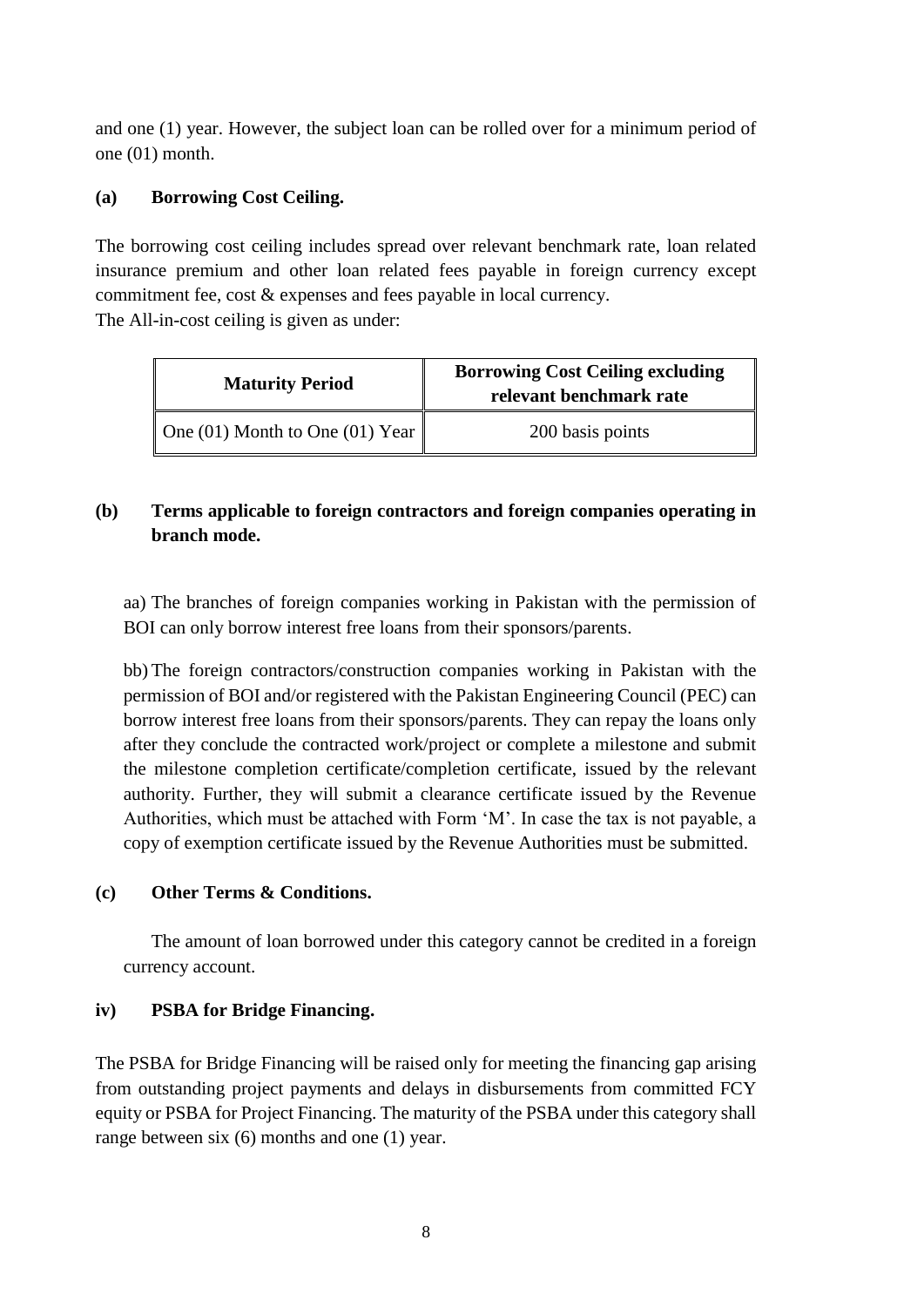## **(a) Borrowing Cost Ceiling.**

The borrowing cost ceiling includes spread over relevant benchmark rate, loan related insurance premium and other loan related fees payable in foreign currency, except commitment fee, cost & expenses and fees payable in local currency. The All-in-cost ceiling is given as under:

| <b>Maturity Period</b>                              | Borrowing Cost Ceiling excluding relevant<br>benchmark rate |
|-----------------------------------------------------|-------------------------------------------------------------|
| $\left\  \right\ $ Six (06) Months to One (01) Year | 200 basis points                                            |

The loan amount received under this category can be retained in the special foreign currency account opened under Para 9, Chapter 6 of Foreign Exchange Manual only for making payments relating to import of goods and services under the already established contracts.

# **v) PSBA mobilized through Securitized Instruments, Issuance of Bonds & Financing under Islamic Arrangement.**

The PSBA to be mobilized through securitized instruments, issuance of bonds and Financing under Islamic Arrangement will require prior approval of the State Bank. PSBA under this category can be used for establishment of new projects, import of plant  $\&$ machinery, modernization/expansion of existing projects, buying/acquiring patents/operating licenses/trademarks, procurement of technical expertise and repayment of existing PSBA in all sectors including Small & Medium Enterprises (SME) and infrastructure projects.

However, the proceeds so generated shall not be allowed to be used for onward lending, investment in capital market /real estate or acquiring a company (or a part thereof) in Pakistan.

The intending borrowers may submit the proposal to Exchange Policy Department of the State Bank through their Authorized Dealers, seeking "in-principle" approval to issue the bonds/securitized instruments in international capital/debt markets, mentioning all the necessary information including key terms and waivers required, along with the draft documents. After obtaining in-principle approval, the borrower will submit the executed agreements to obtain formal approval.

## **vi) Types of Loans not covered above.**

Any type of foreign loan which does not fall under any of the above mentioned categories may be referred to the State Bank for consideration.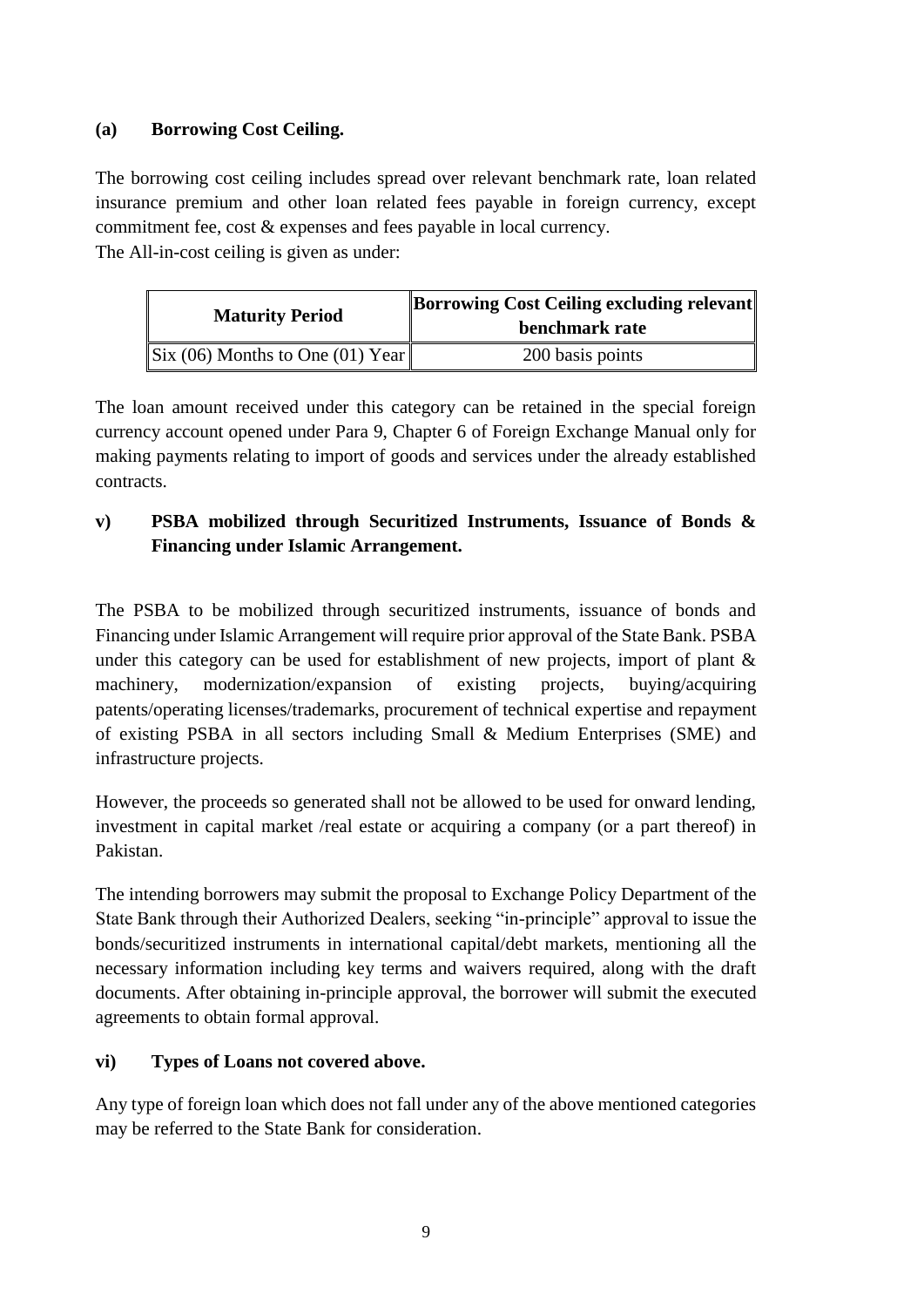## **Part-C**

## **Foreign Currency Trade Financing from Abroad (FTFA)**

## **8**. **Foreign Currency Trade Financing from Abroad**

The term 'FTFA' refers to credits extended for imports/exports directly by the overseas suppliers/buyers, banks and financial institutions to finance letters of credit and other overseas contractual obligations.

## **i) Common terms and conditions of FTFA**

### **(a) Eligible Borrowers.**

The companies registered under Companies Act, 2017and/or members of chambers of commerce, except financial intermediaries (such as banks, financial institutions, Development Finance Institutions, housing finance companies, non-banking finance companies, microfinance banks/institutions and Payment System Operators, Payment System Providers) are eligible to raise FTFA. Individuals, trusts, non-profit organizations and non-governmental organizations are not eligible to raise FTFA.

However, branches of foreign companies in Pakistan established under the permission of Board of Investment (BOI) and the subsidiaries of foreign companies incorporated in Pakistan will be eligible for FTFA subject to compliance of terms and conditions prescribed by the relevant authorities.

The long term credit rating of the aforementioned companies or their sponsors must not be lower than BB- issued by a recognized local/international credit rating agency except in the case of intercompany loans.

## **(b) Eligible Lenders.**

FTFA can be raised from reputable internationally recognized sources such as international & multilateral financial institutions, foreign banks. Further, FTFA may also be raised from suppliers/buyers and parent companies.

The eligible borrowers shall obtain funding only from the lending institutions/lenders, who comply with the international standards (Financial Action Task Force Guidelines) of 'Anti Money Laundering (AML)' & 'Combating Financing of Terrorism (CFT)'.

## **(c) Registration of FTFA.**

Authorized Dealer will register all FCY loans under this Part, after ensuring that the terms and conditions of the underlying loan agreement comply with the relevant regulations of the category against which the loan is being registered. The responsibilities of Authorized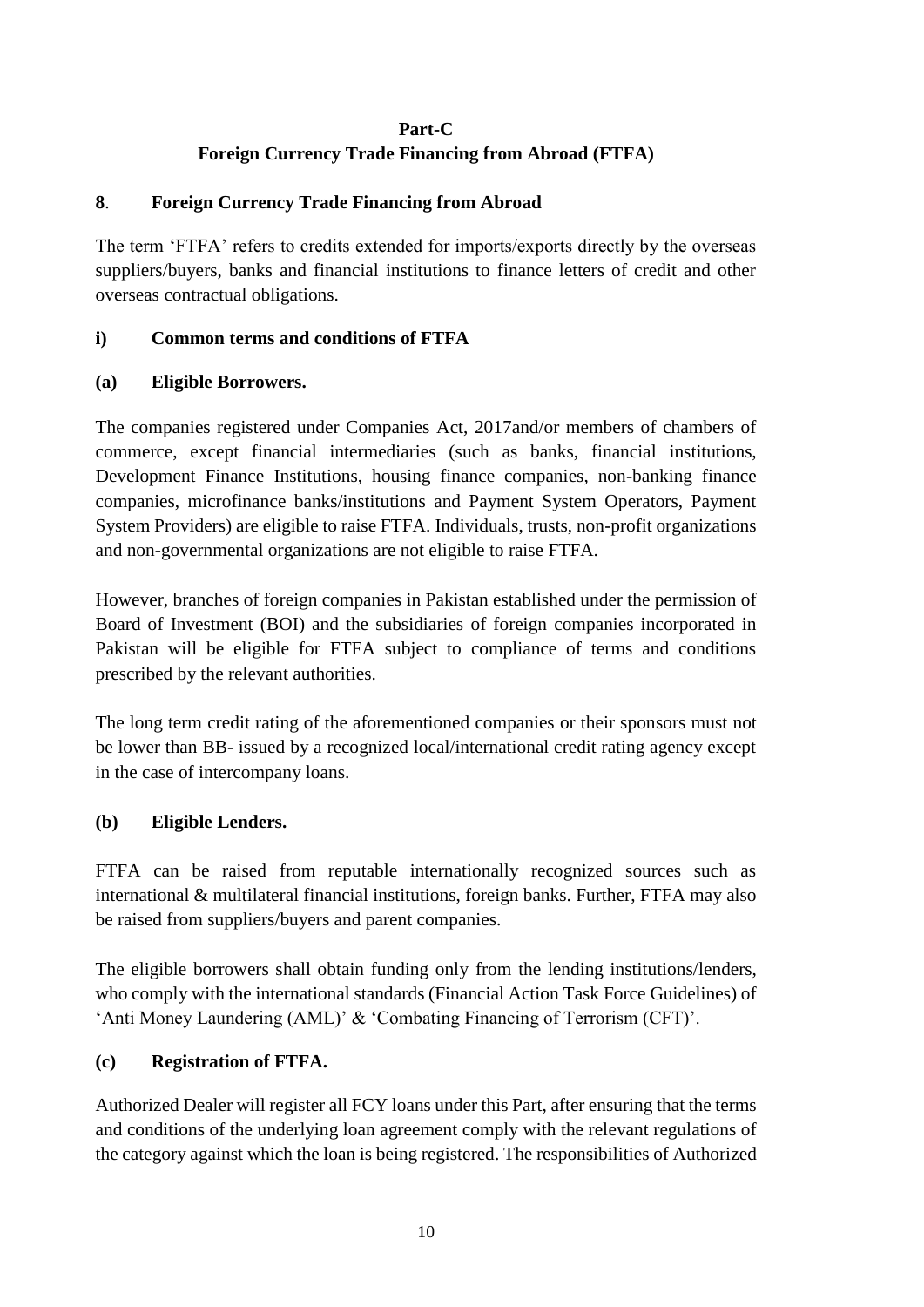Dealers, conditions precedent and list of minimum required documents to register loan have been laid down in Part F of this chapter.

# **(d) Waivers/Exceptions related to FTFA.**

Any waiver/exception from the terms and condition mentioned in the policy will require prior approval of the Exchange Policy Department i.e. before execution of the facility documents

# **Categories of FTFA**

# **ii). Import Loans under FTFA.**

Eligible borrowers can obtain import loans under FTFA to finance import letters of credit and other overseas contractual obligations for transactions over USD 5 million having minimum maturity of two 2 years.

# **(a) Borrowing Cost Ceiling.**

The borrowing cost ceiling includes spread over relevant benchmark rate, loan related insurance premium, and other loan related fees payable in foreign currency except the commitment fee, cost & expenses and fees payable in local currency.

The All-in-cost ceiling is given as under:

| <b>Maturity Period</b>               | <b>Borrowing Cost Ceiling excluding relevant</b><br>benchmark rate |
|--------------------------------------|--------------------------------------------------------------------|
| Two $(2)$ years to five $(5)$ years. | 350 basis points                                                   |

The loan amount received under this category can be retained in the special foreign currency account opened under Para 9, Chapter 6 of Foreign Exchange Manual

# **iii). Export Loans under FTFA.**

Eligible borrowers (exporters), who have firm commitments/contract with the overseas buyers for export of goods from Pakistan may obtain FTFA in convertible currencies from Eligible lenders to the extent of the value of firm commitment/contract to finance the export of goods from Pakistan. The maximum tenure of such loans will be the period generally fixed for repatriation of export proceeds plus a further period of sixty days. The exchange risk will be borne by the borrower.

# **(a) Borrowing Cost Ceiling.**

The borrowing cost ceiling includes spread over relevant benchmark rate, loan related insurance premium and other loan related fees payable in foreign currency; except commitment fee, cost & expenses and fees payable in local currency.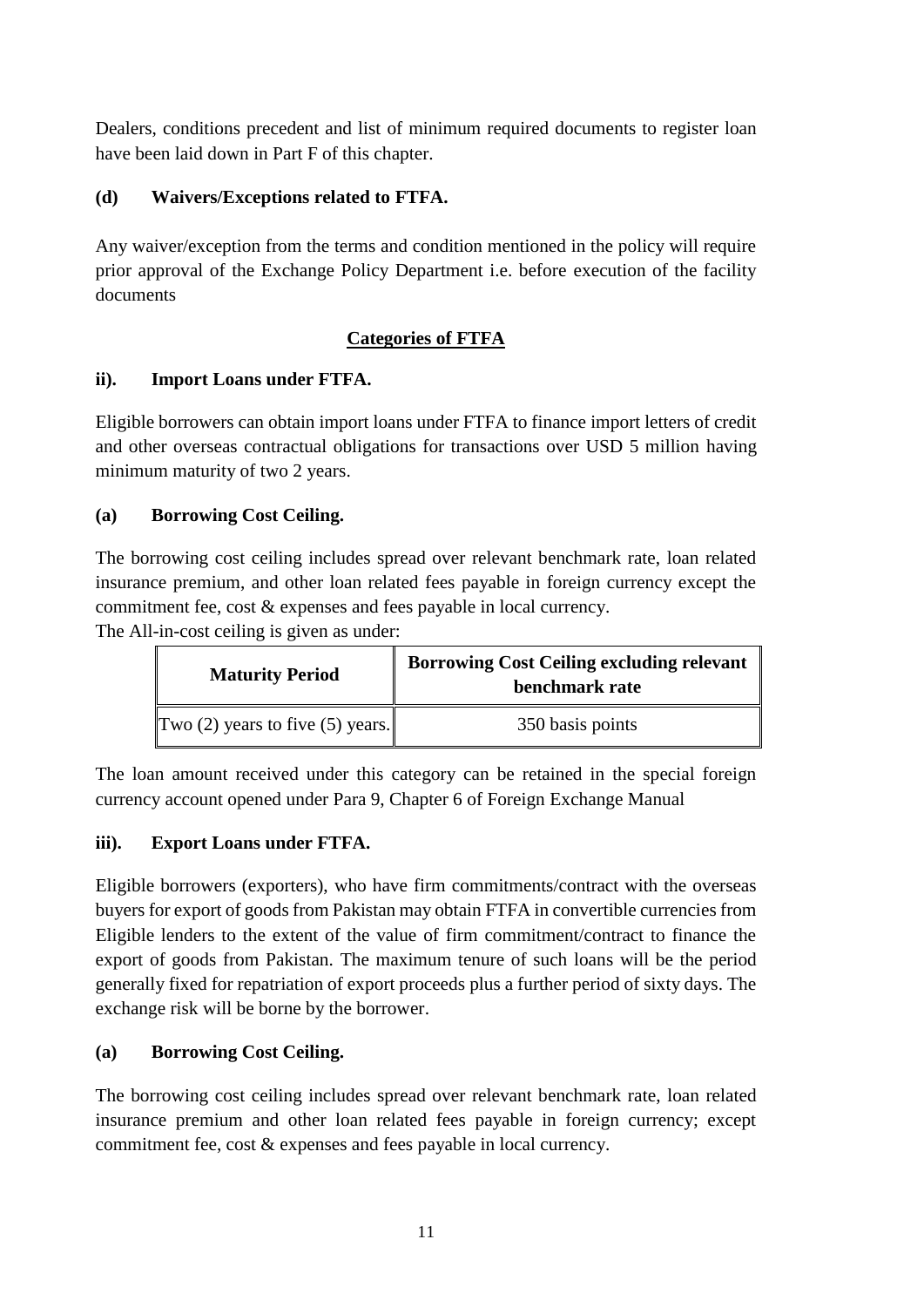The All-in-cost ceiling is given as under:

| <b>Maturity Period</b> | <b>Borrowing Cost Ceiling excluding relevant</b><br><b>Benchmark rate</b> |
|------------------------|---------------------------------------------------------------------------|
| Up to 240 days         | 200 basis points                                                          |

### **(b) Other Terms & Conditions.**

aa) In case an exporter utilizes this facility, he will not be eligible to obtain export finance in local currency from a bank in Pakistan and the facility under the 'Export Refinance Scheme' for the same export commitment.

bb) The foreign currency amount of loan, upon receipt from abroad, will be converted into PKR with an Authorized Dealer in Pakistan and will not be retained in foreign currency account.

cc) The foreign currency loan will be repaid, along with interest, out of the related export proceeds.

dd) However, in case an exporter is unable to export goods against a firm contract/letter of credit against which a foreign currency loan was obtained or there is delay in realization of export proceeds, the exporter may repay the loan from the proceeds of other export consignment provided no such foreign currency loan has been obtained against the substituted underlying contract/letter of credit. The exporter may also make the repayment of loan from exporter's foreign currency retention account.

# **Part-D Financial Sector Borrowings from Abroad (FSBA)**

## **9. Financial Sector Borrowings from Abroad**

The term 'FSBA' refers to foreign currency borrowings from abroad by the eligible borrowers operating in the financial sector of Pakistan. The FSBAs are only allowed in convertible currencies.

## **i) Common terms and conditions of FSBA.**

## **(a) Eligible Borrowers.**

The FSBAs can be raised from the eligible lenders by the banks, financial institutions, Development Finance Institutions, housing finance companies, non-banking finance companies, microfinance banks/institutions, Payment System Operators, Payment System Providers and the branches/subsidiaries of foreign banks operating in Pakistan.

While the requests from the Authorized Dealers/banks working in Public Sector for raising FSBAs will be dealt with at Exchange Policy Department of the State Bank, the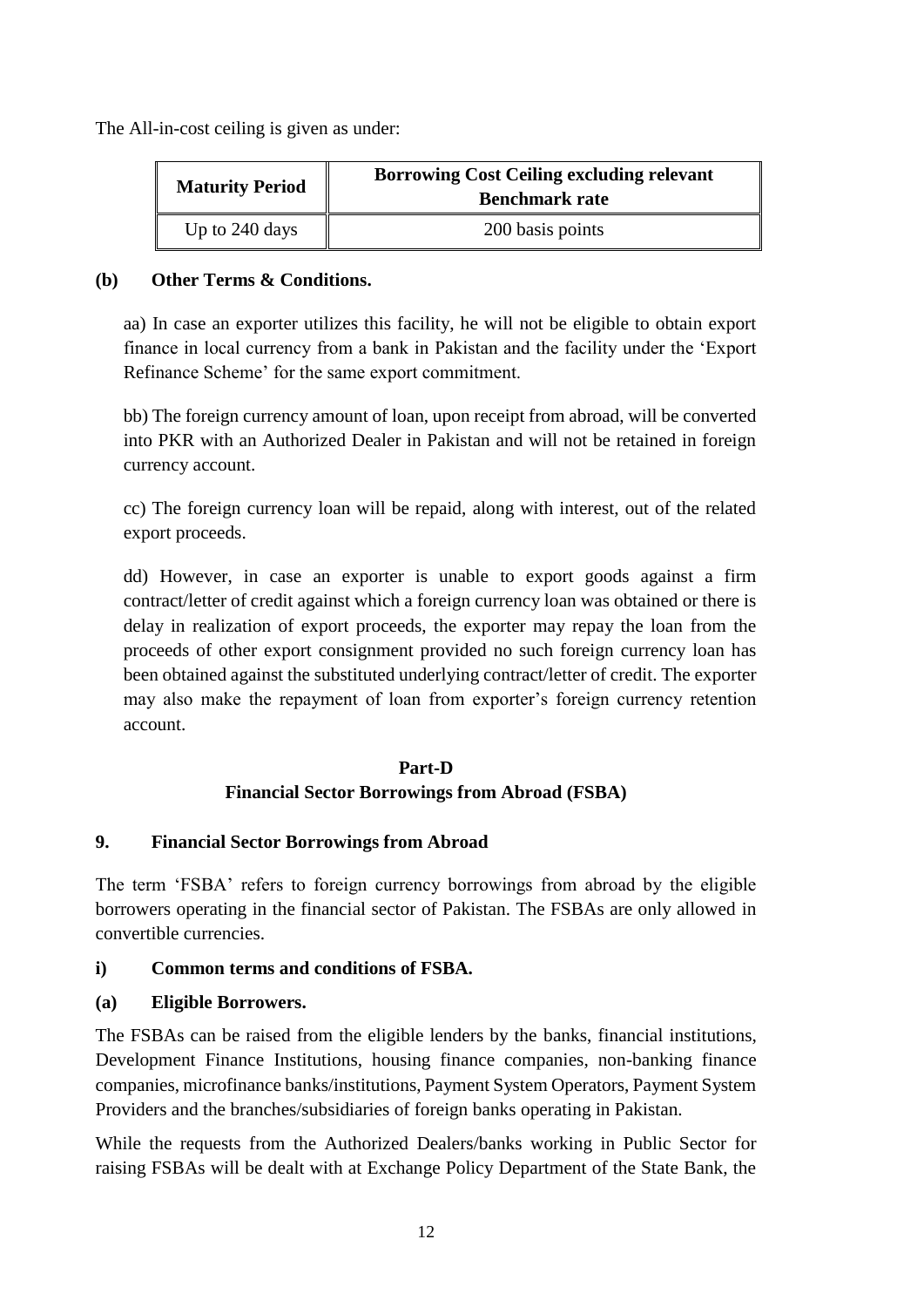Economic Affairs Division, Government of Pakistan will deal with the requests received from all other Public Sector Enterprises (PSEs) operating in financial sector of Pakistan.

# **(b) Eligible Lenders.**

FSBA can be raised from the international financial institutions, donor agencies, specialized banks/institutions and the overseas branches/correspondents of the Authorized Dealers (banks) in Pakistan.

The eligible borrowers shall obtain funding only from the reputable international lending institutions/lenders, who comply with the international standards (Financial Action Task Force Guidelines) of 'Anti Money Laundering (AML)' & 'Combating Financing of Terrorism (CFT)'.

# **(c) Registration of FSBA.**

Authorized Dealer will register all FCY loans, except overdraft facilities, under this Part, after ensuring that the terms and conditions of the underlying loan agreement comply with the relevant regulations of the category against which the loan is being registered. The responsibilities of Authorized Dealers, conditions precedent and list of minimum required documents to register loan has been laid down in Part F of this chapter

# **(d) Pre-Payment**

The request for prepayment of FSBA will be evaluated by the State Bank on a case to case basis.

# **ii) Credit Lines/Overdrafts established by Authorized Dealers with Correspondents/Overseas Branches.**

Authorized Dealers may obtain short-term loans and credit lines from their overseas branches and correspondents to meet liquidity shortage in domestic foreign exchange market or to meet their Nostro funding requirement. The maximum maturity of such loan/credit line will be seven (7) days.

# **(a) Borrowing Cost Ceiling.**

The borrowing cost ceiling includes spread over relevant benchmark rate and other fees/ expenses payable in foreign currency.

The All-in-cost ceiling is given as under:

| <b>Maturity Period</b> | <b>Borrowing Cost Ceiling excluding relevant</b><br>benchmark rate |
|------------------------|--------------------------------------------------------------------|
| Up to seven $(7)$ days | 100 basis points                                                   |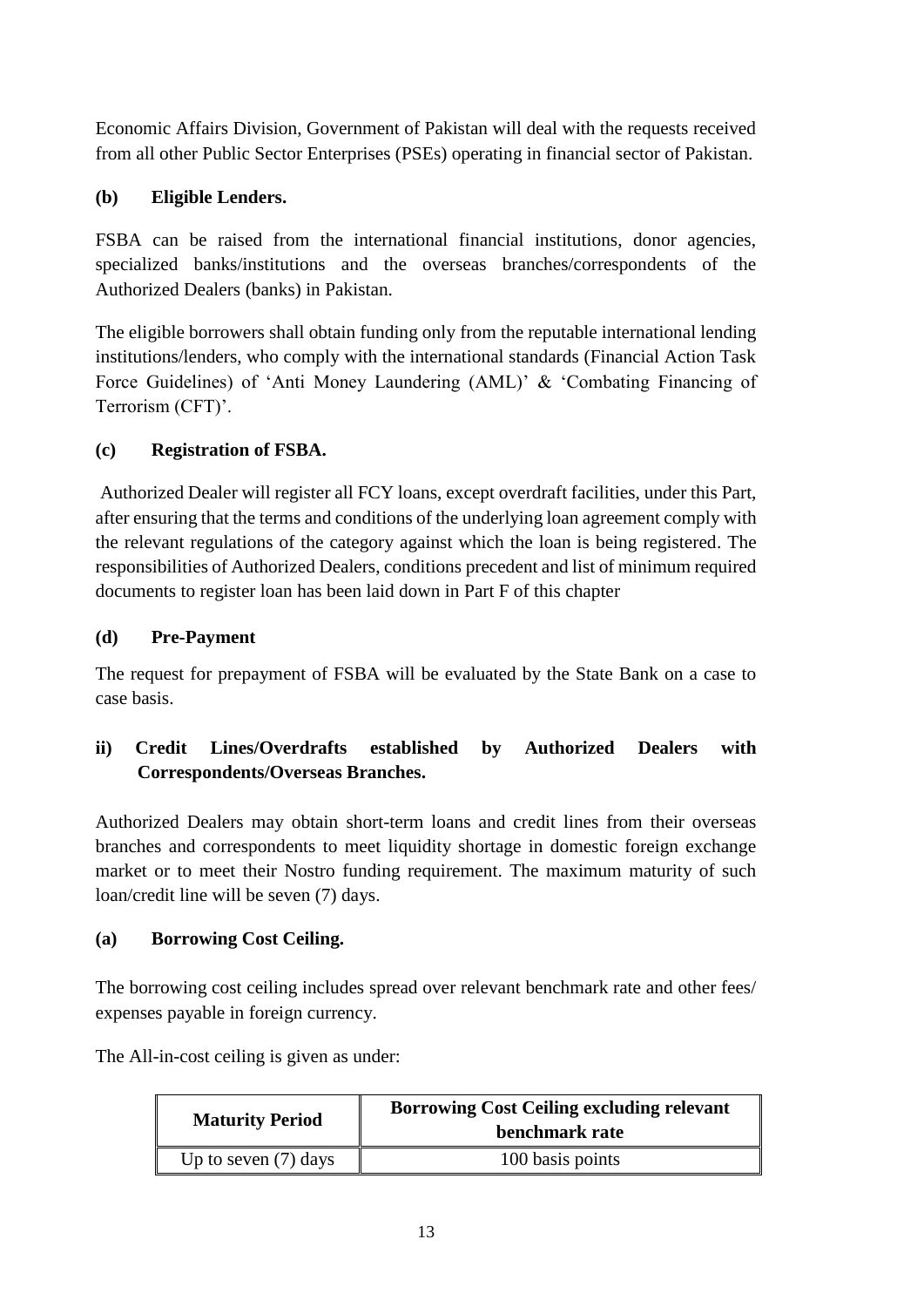### **(b) Other Terms & Conditions.**

aa) If such loans or overdrafts are required to be secured by collateral to be lodged in Pakistan or elsewhere, full details of the proposed arrangements should be furnished to the Exchange Policy Department of the State Bank for prior approval.

bb) Interest on short-term loans and credit lines availed under this para may be remitted by Authorized Dealers without the prior approval of the State Bank.

# **iii) FSBA by Authorized Dealers/Banks and Branches/Subsidiaries of Foreign Banks in Pakistan for Liquidity Management Purpose.**

The Purpose of FSBA by Authorized Dealers/Banks and the branches and subsidiaries of foreign banks shall be for liquidity management. The maturity of FSBA under this category shall be from one (01) month to one (1) year. However, the subject loan can be rolled over for a minimum period of one (01) month.

## **(a) Borrowing Cost Ceiling.**

The borrowing cost ceiling includes spread over relevant benchmark rate, loan related insurance premium and other loan related fees payable in foreign currency except the commitment fee, cost & expenses and fees payable in local currency.

The All-in-cost ceiling is given as under:

| <b>Maturity Period</b>          | <b>Borrowing Cost Ceiling excluding relevant</b><br>benchmark rate |
|---------------------------------|--------------------------------------------------------------------|
| One (01) Month to One (01) Year | 350 basis points                                                   |

## **(b) Threshold.**

Under this category of FSBA, the eligible borrower can borrow foreign currency up to 100% of its unimpaired capital, from an eligible lender, as per its latest audited financial statements subject to compliance of other applicable rules and regulations.

# **(c) Other Terms & Conditions.**

aa) The Authorized Dealers/banks and the branches of foreign banks in Pakistan are not allowed to offer any security/collateral/guarantee whatsoever to the lenders under FSBA, as the borrowing will be clean and based on balance sheet strength.

bb) Borrowing Authorized Dealer/bank will be allowed to deploy the loan proceeds locally in interbank market including financing of trade transactions.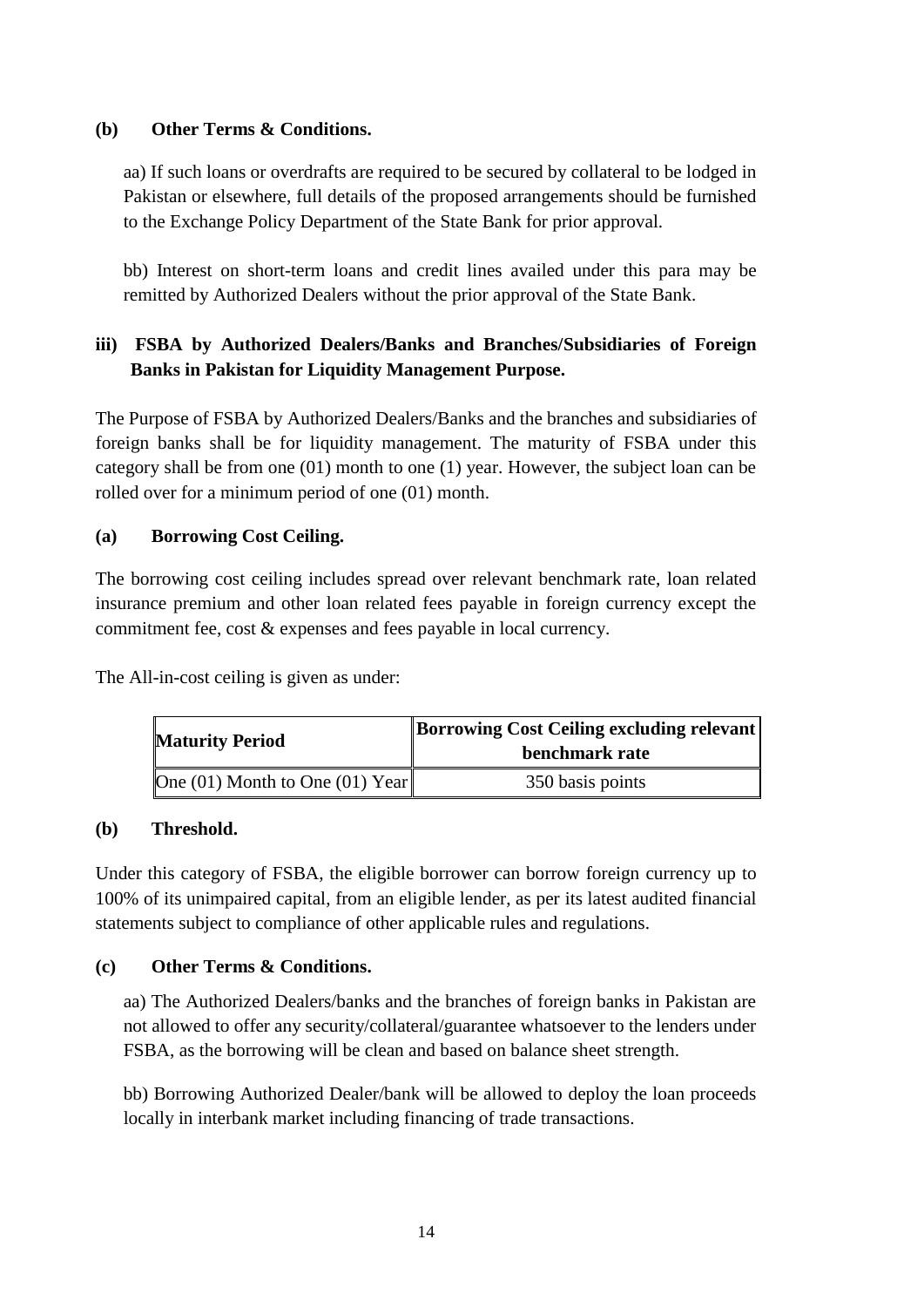## **iv) Long Term FSBA by Authorized Dealer.**

In case, an eligible borrower under this category intends to borrow funds from abroad for a period longer than one year or for a purpose other than the liquidity management, the Authorized Dealer shall submit the request to the Director – Exchange Policy Department, State Bank of Pakistan, Karachi. Such requests shall be considered by the State Bank on their merit, on a case to case basis.

## **v) FSBA by Micro Finance Banks/Institutions in Pakistan.**

The purpose of FSBA by Micro Finance banks/institutions shall be the financing of their loan portfolio only. The minimum maturity of the loan will be two (2) years.

### **(a) Cost of Borrowing.**

The cost of borrowing will be negotiable which shall be competitive with the prevailing rate in local market. Micro Finance Banks/Institutions shall submit the local quotes of interest rate from local lending institutions, if cost of borrowing from international institutions is higher than  $LIBOR + 5\%$ .

### **(b) Other Terms & Conditions.**

aa) The disbursed FCY funds will immediately be converted into PKR and credited to borrowing Micro Finance bank's/institution's PKR account maintained with the concerned Authorized Dealer in Pakistan. Under no circumstances, Micro Finance Banks/Institutions will be allowed to retain such funds in foreign currency.

bb) Authorized Dealers may provide forward cover/hedging facility on the foreign currency loans to the Micro Finance Banks/Institutions in accordance with the prevailing foreign exchange regulations.

cc) Issuance of guarantees by sponsor/donors in favor of lenders is permitted under the loan registered with the Authorized Dealers for FSBA by Micro Finance Banks/Institutions in Pakistan**.** 

# **vi) FSBA by other Financial Institutions i.e. NBFIs, DFIs, PSOs, PSPs, Leasing Companies, House Building Finance Companies and Insurance Companies.**

In case, any other financial institution not covered above, such as Non-Banking Financial Institutions working in Pakistan, deem it necessary to borrow from abroad, they will approach the Director – Exchange Policy Department (SBP) clearly specifying the purpose of borrowing, along with all the supporting documents, for seeking prior permission before execution of facility documents.

State Bank will consider the request on its merit, on a case to case basis.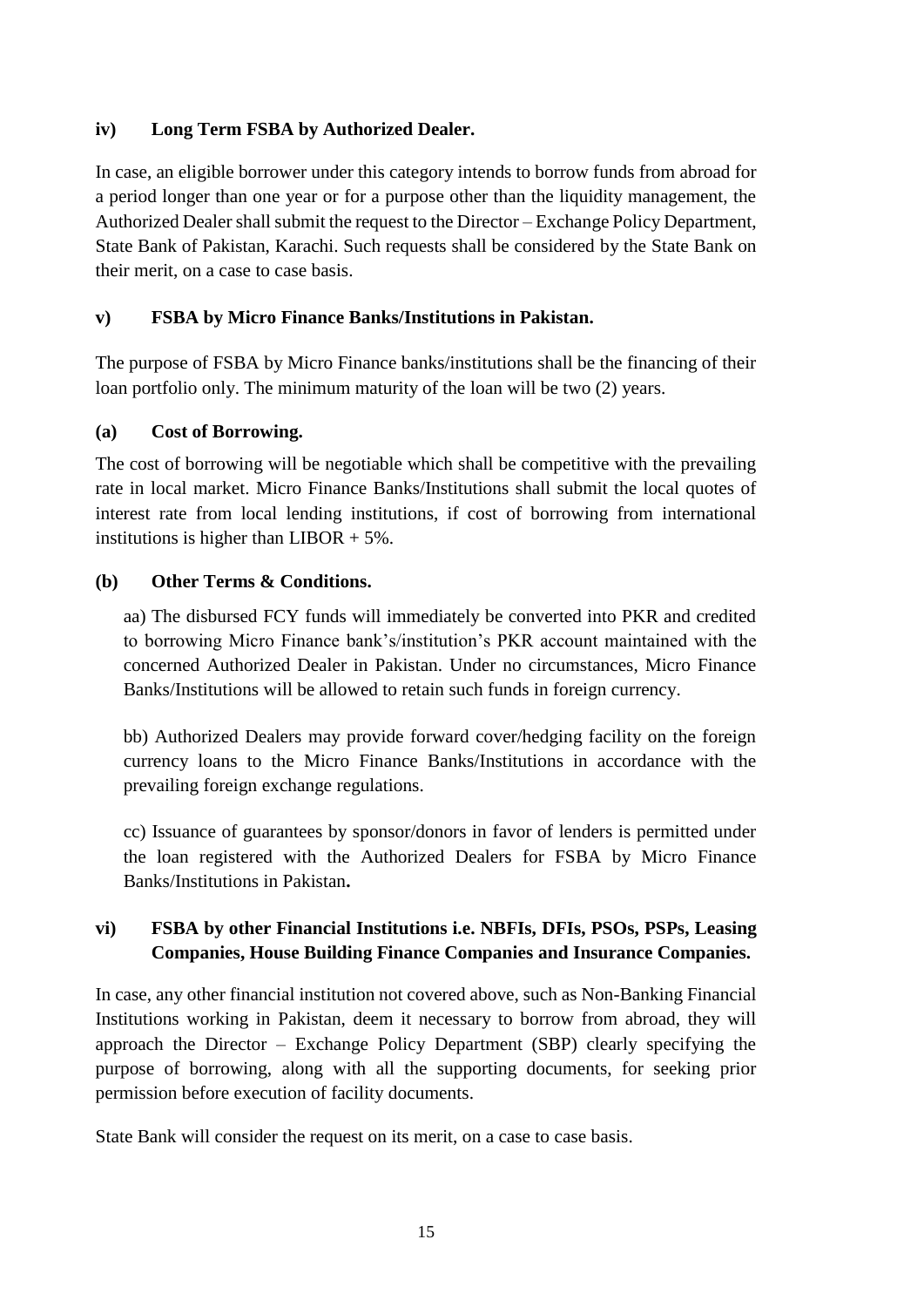## **Part-E**

### **Guarantees**

## **Definition.**

For the purposes of Section 18(2) of the Act the guarantees on behalf of private sector will be governed under Prudential Regulations (R-7) 'Guarantees', in addition to specific clauses given below.

## **10. Guarantees on behalf of Residents of Pakistan in favor of Non-residents.**

Except in cases covered in paragraph 14, prior approval is required for giving any guarantee or undertaking or opening of a letter of credit/Standby Letter of Credit, the issuance/opening of which may involve payment to a non-resident either in foreign currency or Rupees. Applications seeking permission for giving guarantees related to FCY borrowing from abroad (except as may otherwise be allowed by the State Bank) or equity investment abroad will be forwarded to Director, Exchange Policy Department, State Bank of Pakistan. While, all other cases related to guarantee will be forwarded to Director, Foreign Exchange Operations Department, State Bank of Pakistan-Banking Services Corporation. These applications will be made by letter giving full particulars of the guarantee/SBLC or under-taking viz., the amount, the period and the purpose of the guarantee and the terms of payment in the event of the guarantee being invoked. These restrictions also apply to renewal of such guarantees, undertakings, letters of credit/Standby Letter of Credit etc. Such applications for renewal may be forwarded by the Authorized Dealers to the Director, Exchange Policy Department, State Bank of Pakistan/ Director, Foreign Exchange Operations Department, State Bank of Pakistan-Banking Services Corporation, stating the extent up to which the facilities covered by the guarantees were utilized during the previous twelve months or during the validity of the guarantees etc., if the period involved is less than 12 months.

In case the guarantee is invoked, the particulars of the case should be reported by the concerned Authorized Dealer to the State Bank/SBP BSC within a week.

However, restrictions imposed above shall not apply to the establishment of letters of credit or similar undertakings by the Authorized Dealers to finance imports into Pakistan in accordance with the provisions of Chapter-13.

# **11. Guarantees on behalf of Non-Residents in favor of Residents of Pakistan.**

Prior approval is required for giving guarantees or undertakings in favor of residents in Pakistan by or on behalf of non-residents or against overseas guarantees or collaterals lodged outside Pakistan. This restriction does not, however, apply to cases covered under paras 14 and 15 or where the guarantee is being extended by the Authorized Dealer on the basis of a back-to-back guarantee from its overseas branch or correspondent. Applications for this purpose should be made by Authorized Dealer to the Director, Foreign Exchange Operations Department, State Bank of Pakistan-Banking Services Corporation giving full particulars including the amount, the period and the purpose of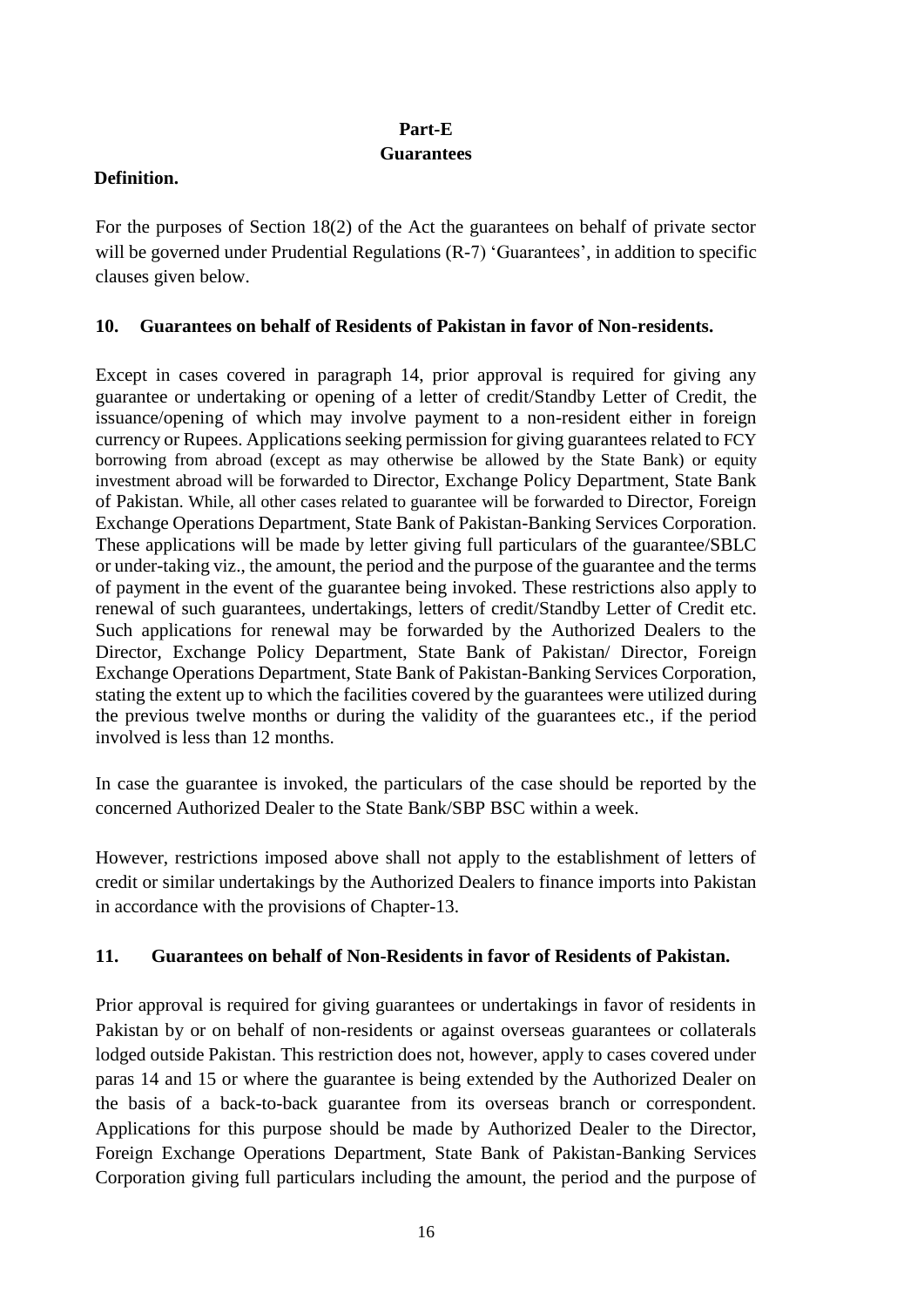the guarantee and the manner in which the Authorized Dealer will be reimbursed in the event of the guarantee is being implemented. Renewal of such guarantees also requires the prior permission of the State Bank of Pakistan-Banking Services Corporation. While forwarding applications, Authorized Dealers should state the extent to which the facilities covered by the guarantee or undertaking etc. have been utilized during the previous 12 months or such shorter period for which the facilities remained available.

In case the guarantee is invoked, the particulars of the case should be reported by the concerned Authorized Dealer to SBP-BSC within a week.

However, restrictions imposed above shall not apply to advising of export letters of credit established by non-resident banks nor to negotiation of documents thereunder.

## **12. Performance/Bid Bond Guarantees.**

Authorized Dealers and those Insurance Companies which are being regulated by Securities & Exchange Commission of Pakistan for the above purpose, may issue Performance or Bid Bond Guarantees on behalf of exporters, members of recognized Consultancy/Construction Associations and Companies approved by Pakistan Engineering Council (PEC) in Pakistan subject to the following conditions:

- i) Tenders specifically call for furnishing of such guarantees.
- ii) The beneficiary abroad is a foreign Government or a Government sponsored Organization or a private company or a firm.
- iii) The tenderer is a bonafide exporter or a manufacturer of commodity which is specified in the tender and there is no restriction on its export from Pakistan.
- iv) In case of Consultancy/Construction firms and Engineering firms recognized by Pakistan Engineering Council, the organization issuing the performance or bid bond must satisfy itself that the tenderer is a bonafide Consultancy/Engineering firm, having the requisite financial and technical resources and there are reasonable prospects of their being able to successfully execute the contract. Companies with poor track record will not be eligible.

# **13. Remittances under Guarantees or Performance Bonds and their Reporting to the State Bank.**

Authorized Dealers may effect remittances against the Performance Guarantees or bonds issued by them or by the Pakistan Insurance Corporation or National Insurance Company Limited or those Insurance Companies - which are being regulated by Securities & Exchange Commission of Pakistan only if remittances become necessary for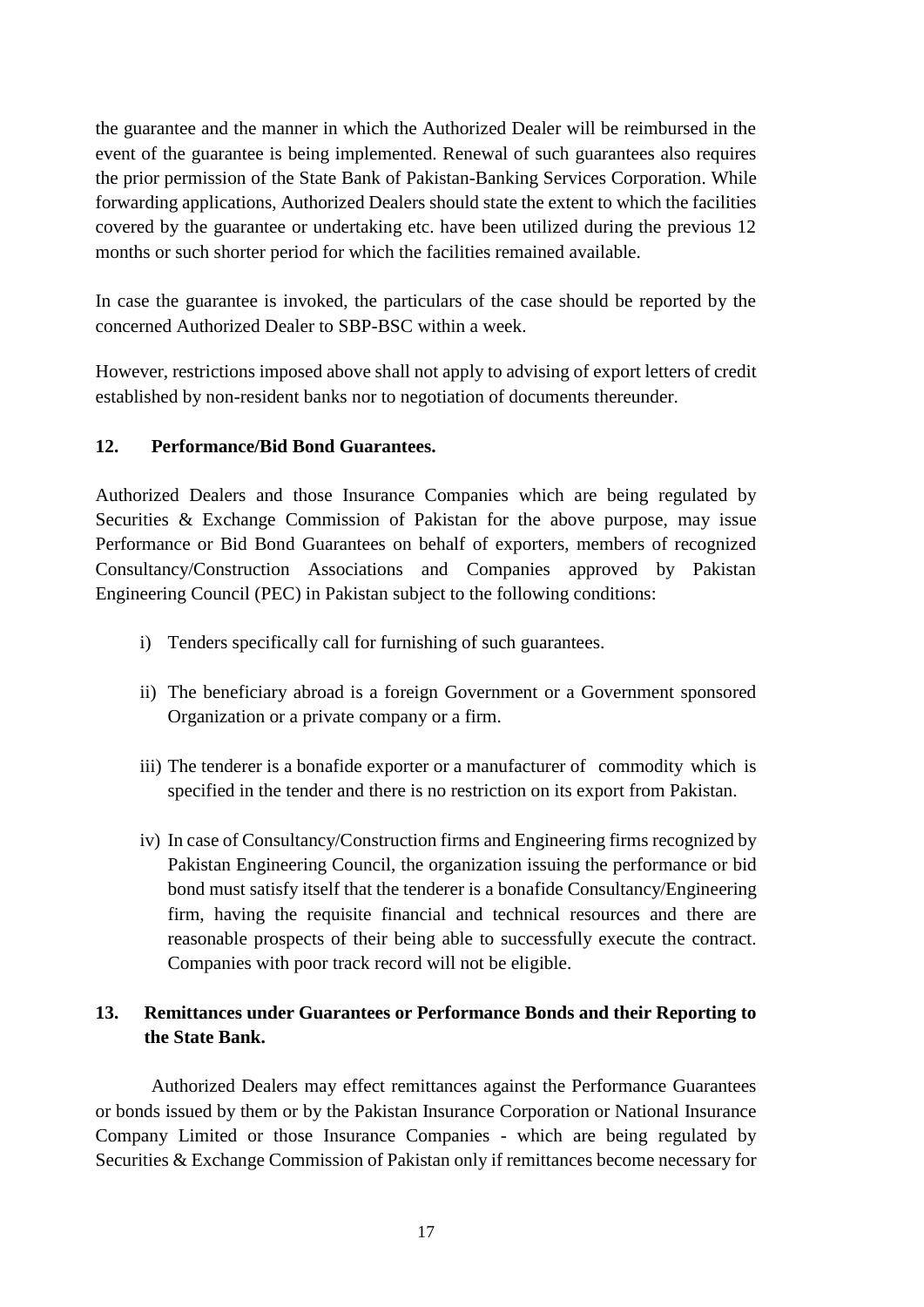the implementation of such Performance Guarantees or bonds. In those cases, Authorized Dealers should minutely scrutinize the terms of Para 12 and satisfy themselves that the amount has become payable to the beneficiaries due to the default of the party in Pakistan. While reporting remittances made against such Performance Guarantees/Bonds to the concerned area office of Foreign Exchange Operations Department, State Bank of Pakistan-Banking Services Corporation in their monthly foreign exchange returns, the Authorized Dealers will bunch Forms 'M' with the documents given below along with the covering statement in duplicate as per Form (Appendix V- 94):

- i) Copy of the Guarantee or Performance Bond.
- ii) Copy of the claim received by the foreign bank from the concerned Government or the Government institutions or a private company or a firm demanding such payment.
- iii) Copy of correspondence, if any, exchanged between the foreign bank and foreign government or Government Institution or a private company or a firm.
- iv) Copy of correspondence exchanged by the firm in Pakistan on whose behalf Guarantee/Bond was issued with the concerned foreign Government or Government Institution or a private company or a firm about invoking of the Guarantee/Bond by the latter.

## **14. Guarantees which may be given without prior approval of the State Bank.**

The restrictions in paragraphs 10 and 11 do not apply to guarantees given by Authorized Dealers in favor of non-residents on behalf of their customers in the ordinary course of their business in respect of missing documents, authentication of signatures, release of goods on Trust Receipts and defects in documents negotiated by them under letters of credit etc.

# **15. Guarantees and Collaterals in favor of Overseas Bank Branches and Correspondents.**

Authorized Dealers shall not, without the prior approval of the State Bank, furnish guarantees to the overseas bank branches or correspondents or hold collaterals on their behalf in respect for any credit facilities, guarantees the latter may give or for any other purpose. All applications for this purpose should be made to Director, Exchange Policy Department, State Bank of Pakistan by letter giving full details of the guarantees or collaterals, as the case may be, and that of underlying transaction in cover of which guarantee is proposed to be given or collaterals deposited.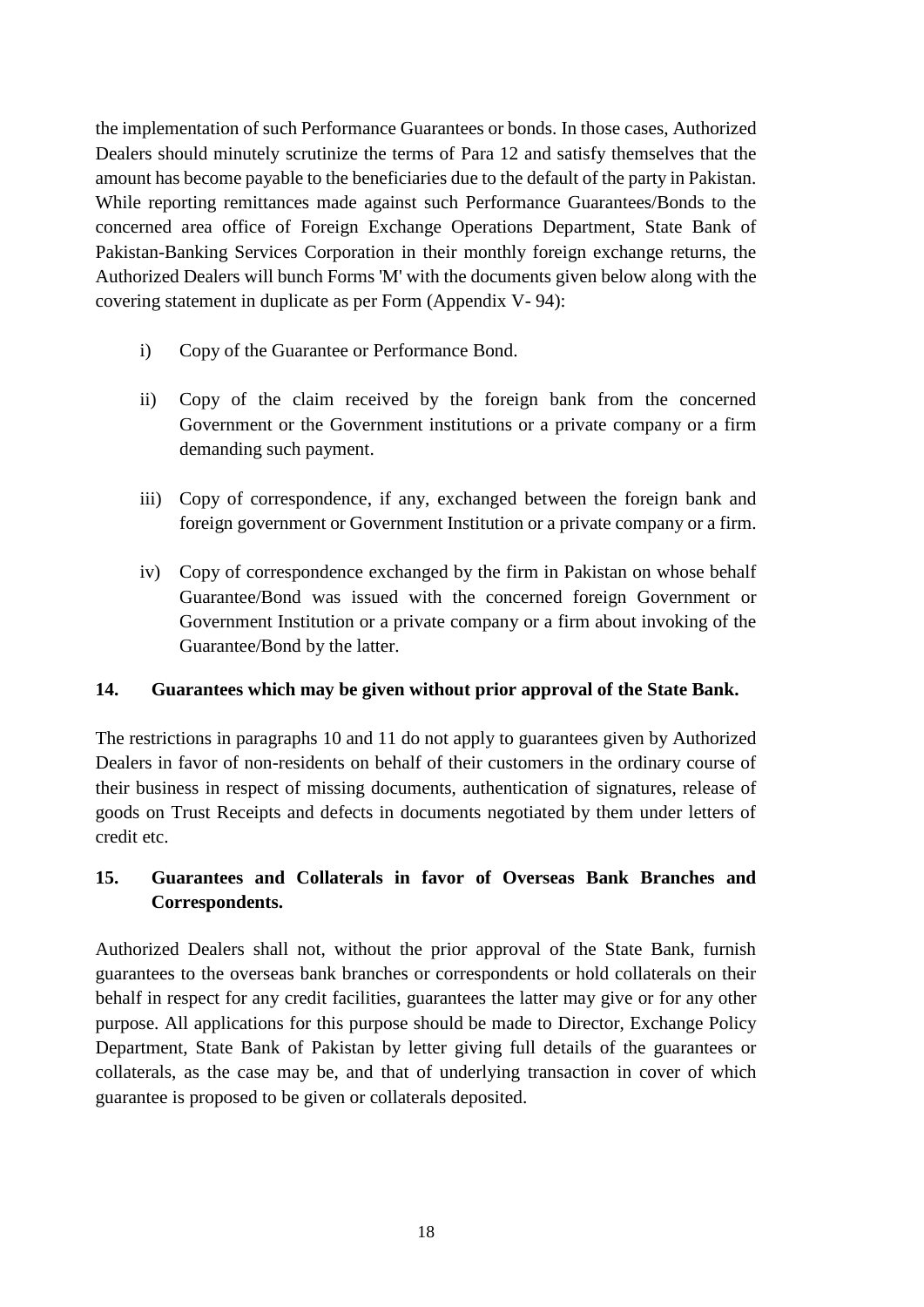# **16. Guarantees in favor of Government Departments/Ministries/Public Sector Entities (PSEs).**

Authorized Dealers may issue foreign currency guarantees on behalf of residents and nonresidents in favor of Government departments/ministries and PSEs, subject to the compliance of Prudential Regulations and other regulations issued by the State Bank.

In case the guarantee in foreign currency is invoked, the amount will be paid in equivalent Pak Rupees to the concerned Government department/ministry/PSE.

# **17. Renewal of Loans and Overdrafts.**

In cases where the extension/issuance of loans, overdrafts or guarantees requires the prior approval of the State Bank/SBP-Banking Services Corporation, the renewal of such loans, overdrafts or guarantees shall also require their prior approval.

# **Part-F Minimum Requirements for Loan Registration**

# **18. Procedure to Register the Loan.**

# **i) Responsibilities of Authorized Dealers.**

- a) Authorized Dealers will maintain a centralized loan database of outstanding FCY loans.
- b) Authorized Dealers will ensure the compliance of KYC/AML/CFT guidelines issued by the State Bank from time to time.
- c) It will be the responsibility of Authorized Dealers to maintain the record of beneficial owners/directors of the borrowers and lenders.
- d) Authorized Dealers will be responsible to register the loan before executing any transaction for their clients.
- e) Authorized Dealers are allowed to effect all the loan related remittances such as principal, interest and other fees, as per re-payment schedule, after registering the loan except PSBA for project financing and FTFA for import loans. However, remittances of principal, interest and other fees against PSBA for project financing and FTFA for import loans, are allowed only after registration of repayment schedule with the State Bank.
- f) While registering the loan, Authorized Dealers, will ensure that the underlying loan agreement is compliant with all the terms and conditions mentioned in the relevant category. Further, Authorized Dealer will maintain all the category-wise documents as mentioned below at all times.
- g) Authorized Dealer shall ensure to have independent assessment of each FCY loan proposal/transaction from money laundering/ terrorism financing risk and foreign exchange risk perspective by their Compliance or Risk Management department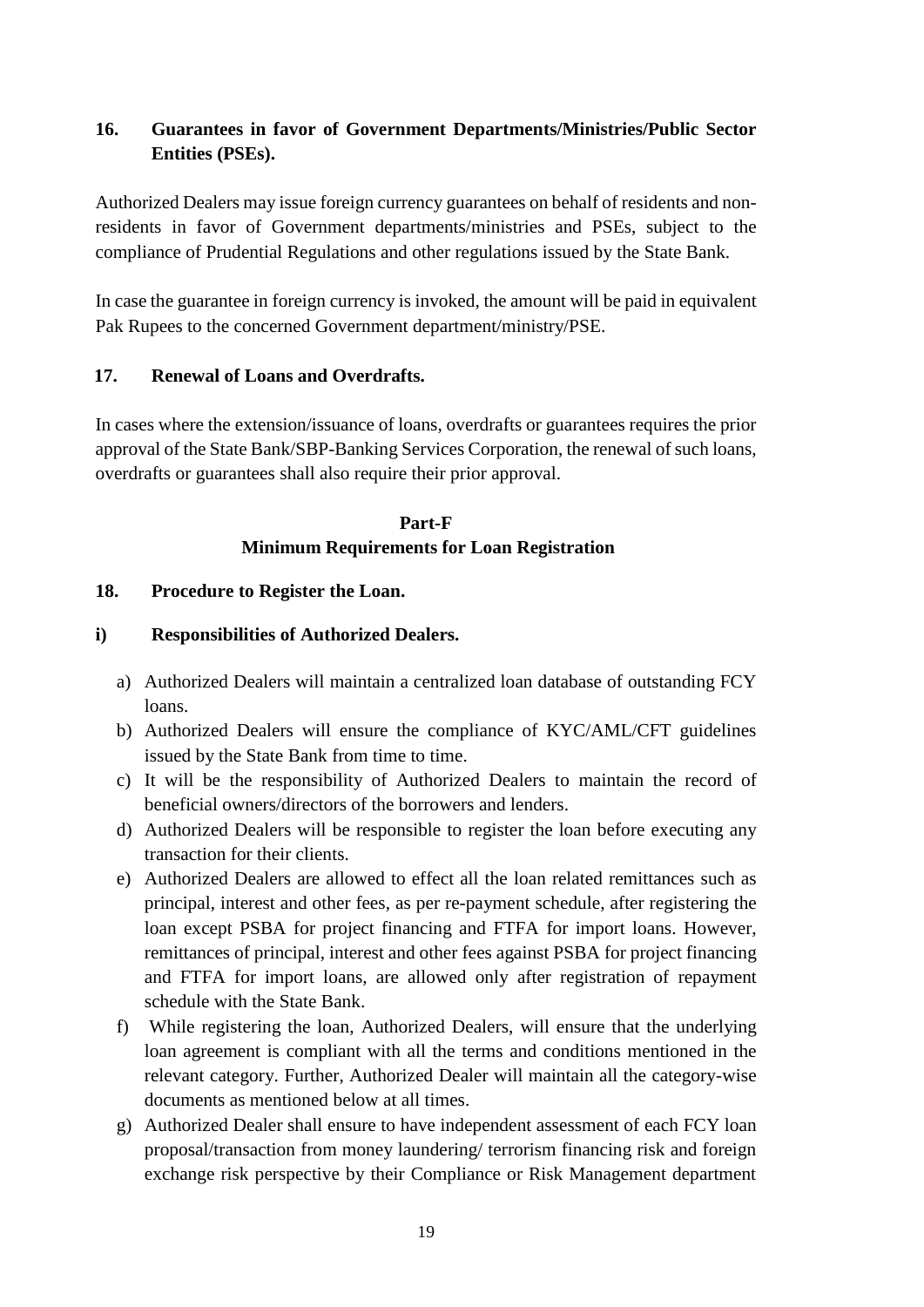prior to registration of the loan agreement. For this purpose, Authorized Dealer shall also conduct appropriate due diligence of the proposal including particulars of lender and shall determine the ultimate beneficial ownership, in case it is not Financial Institution/International Financial Institution. Further, Authorized Dealers shall conduct annual focused Internal Audit of FCY Loan Registration function.

# **ii) PSBA for Project Financing.**

## **Documentation Requirement.**

- a) Original loan/credit agreement.
- b) A list of the company's Directors along with their National identity numbers/ passport number and certified true copies of the same.
- c) Beneficial ownership of the borrower.
- d) Project report showing the details of the project including its cost (showing breakup of local and foreign component).
- e) Location of the project & a copy of Certificate of Incorporation of the company.
- f) In the case of Buyer's Credit arranged by the foreign supplier, authenticated copy of the purchase contract.
- g) For intercompany loans, documentary evidence of the relationship between the companies.
- h) For exporter, documentary evidence and data of last year's exports.

## **Other conditions.**

- i) In case of Supplier Credit/ Buyer Credit arranged by the foreign supplier, the remittance of down payment will be made by the Authorized Dealers to the extent provided in the agreement, after registering the loan
- j) The interim payments during the gap between loan registration and repayment schedule registration, Authorized Dealer will approach Exchange Policy Department, State Bank of Pakistan for the permission to remit principal repayments and interest payments. However, for all loan related fees/expenses, Authorized Dealer will approach Foreign Exchange Operations Department, SBP-Banking Services Corporation for obtaining prior permission to effect the remittance, accordingly.
- k) The Authorized Dealer will furnish the following documents to Exchange Policy Department, State Bank of Pakistan, Karachi for Repayment Schedule (V-87) registration:

aa) In case of direct disbursement, Authorized Dealer shall submit Proceed Realization Certificates.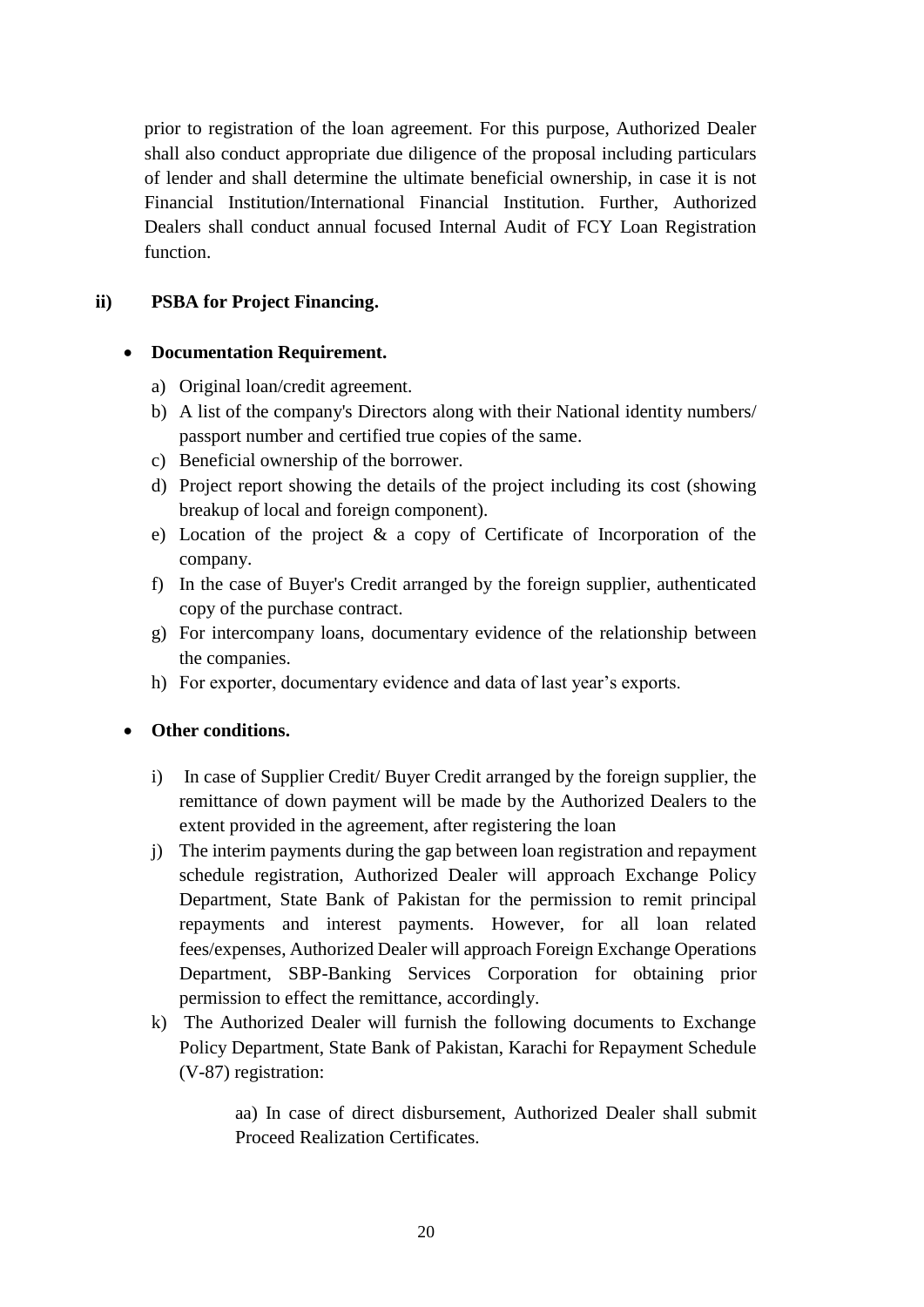bb) In case of import of plant & machinery, Authorized Dealer shall submit Exchange Entitlement Certificates issued by Foreign Exchange Operations Department, SBP-Banking Services Corporation.

cc) In case of import of services, Authorized Dealer shall submit External Auditor's Certificate confirming the amount of PSBA utilized for the subject payments along with the original agreement and invoices.

- l) Once the liability to the foreign lender is established through aforementioned documents, the repayment schedule as per Form 'V-87'willbe submitted to Exchange Policy Department, State Bank of Pakistan, Karachi in quadruplicate through the Authorized Dealer. Further, the aforementioned repayment schedule shall be submitted within One (01) month of completion of loan disbursement/ project (whichever is earlier).
- m) After that, the Authorized Dealer will affect the remittance of principal, interest and other fees and shall maintain a copy of the repayment schedule, a certificate confirming the applicable benchmark rate, a certificate confirming payment and copy of schedule of applicable Taxes attached with the Form 'M' indicating LRN. .

## **iii) PSBA for Working Capital/ Bridge Financing.**

## **Documentation Requirement.**

- a) The original loan/credit agreement.
- b) A list of the company's Directors along with their National identity numbers/ passport number and certified true copies of the same.
- c) Beneficial ownership of the borrower.
- d) An authenticated copy of the final repayment schedule (as per Appendix V-92).

## **Other conditions.**

- e) On complete disbursement of foreign currency loan, as per the underlying loan agreement, the Authorized Dealer will maintain the Proceeds Realization Certificates (PRC)/Certificate of Deposit in original.
- f) The Authorized Dealer can affect the remittance of principal, interest and other fees, once the loan is registered. A copy of the Proceeds Realization Certificate (PRC), a certificate confirming the applicable benchmark rate and a certificate confirming payment of applicable taxes will be attached with the Form 'M' indicating LRN as remittance authority shall be maintained with Authorized Dealer at all times.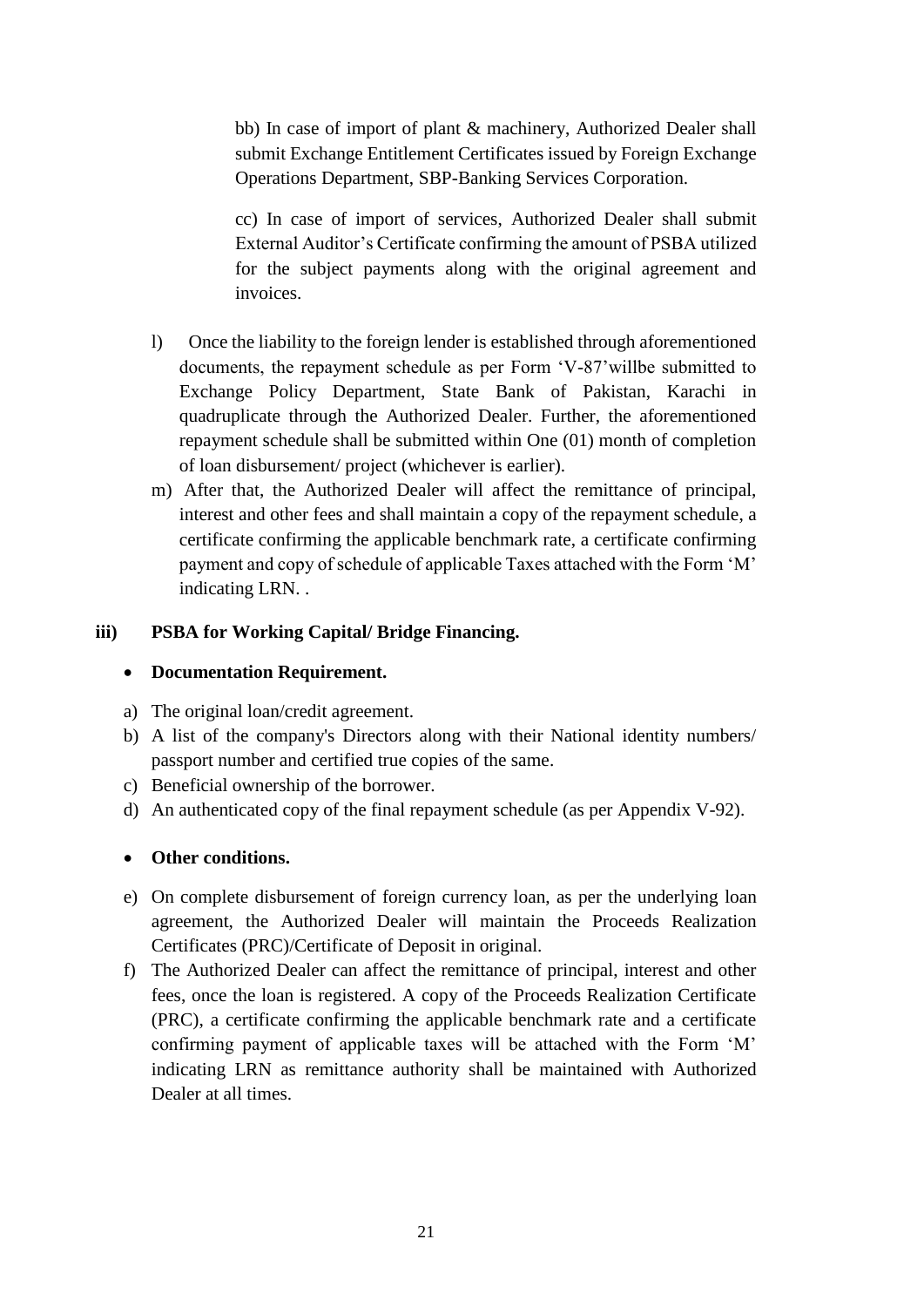# **iv) PSBA for Securitized Instruments/Bonds & Financing under Islamic Arrangement.**

## **Documentation Requirement.**

- a) Request from the issuer along with the related prospectus of the issue.
- b) Beneficial ownership of the borrower.
- c) Industry analysis, yield curves and ratings of other bonds/Term Finance Certificates issued by the industry.
- d) Rating of the issuer and the instrument by the recognized local or international rating agency.
- e) Details of utilizations of the proceeds.
- f) Repayment mechanism and obligations.
- g) In case of Islamic financing/securitized instruments, the details of underlying asset (s).
- h) Shariah compliance certificate in case of Sukuk issuance.

## **v) Financial Sector Borrowings from Abroad (FSBA).**

## **Documentation Requirement.**

- a) The original loan/credit agreement/swift message.
- b) A copy of the final expected repayment schedule.

## **Other Conditions.**

- c) The Authorized Dealer will report the transaction on Appendix V-93 till maturity of the loan.
- d) After registration of loan, Authorized Dealer can remit principal repayments and interest payments.

# **vi) Credit Lines/Overdrafts established by Authorized Dealers with Correspondents/ Overseas Branches.**

# **Documentation Requirement.**

a) The original loan/credit agreement.

## **Other Conditions.**

b) Authorized Dealer will subsequently report the transaction to the Statistics & Data Warehouse Department of the State Bank.

# **vii) FSBAs to be raised by Micro Finance Banks/Institutions in Pakistan.**

# **Documentation requirements**

a) Request letter duly signed by the CEO/CFO of the borrowing bank/ institution.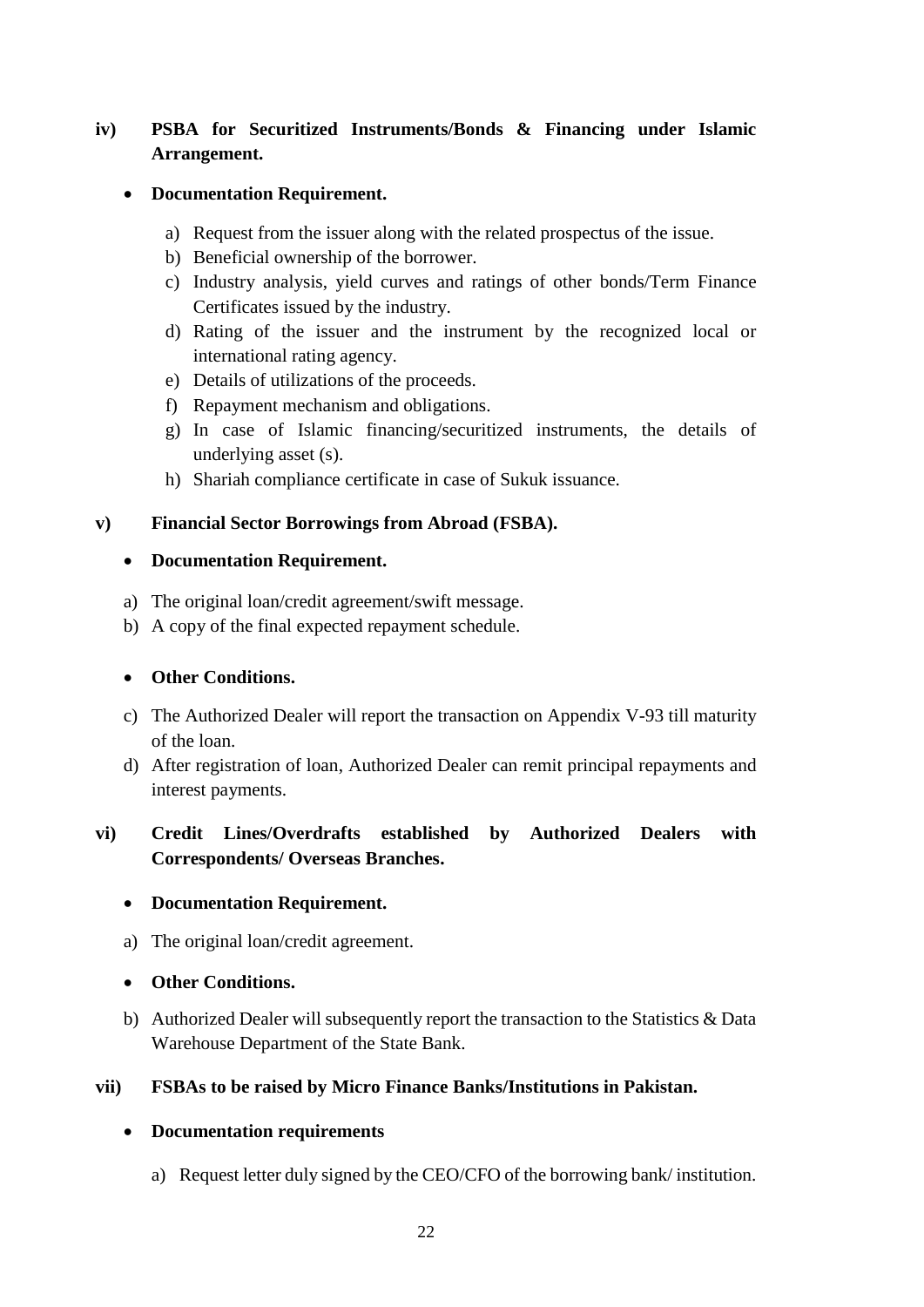- b) Original loan/credit agreement.
- c) A copy of the final repayment schedule on Appendix V-92.
- d) An undertaking by the borrower bank/institution that the loan agreement is compliant with the provisions of legal and regulatory framework applicable to the lender and the borrower.

### **Other Conditions.**

- e) Upon complete disbursement of foreign currency loan in accordance with the underlying loan agreement, the Authorized Dealer will keep the Proceeds Realization Certificates, in original, on its record.
- f) The Authorized Dealer can remit principal and interest, once the loan is registered. A copy of the Proceeds Realization Certificate, a certificate confirming the applicable benchmark rate and a certificate confirming payment of applicable taxes will be attached with the Form 'M' indicating LRN, as remittance authority shall be maintained with Authorized Dealer at all times.

### **viii) Long Term FSBAs to be raised by the Authorized Dealers.**

### **Documentation Requirement.**

- a) Request letter duly signed by the President/CEO of the applicant institution.
- b) Purpose and rationale for raising such loans.
- c) Details of utilizations of the proceeds.
- d) Repayment schedule and mechanism.
- e) Details of the collaterals or other securities offered.

## **ix) FSBAs to be raised by other Financial Institutions i.e. NBFIs, Leasing Companies, House Building Finance Companies & Insurance Companies.**

#### **Documentation Requirements.**

- a) Request letter duly signed by the President/CEO of the applicant institution.
- b) Purpose and rationale for raising such loans.
- c) Details of utilization of the proceeds.
- d) Repayment schedule and mechanism.
- e) Details of the collaterals or other securities offered.

#### **x) Import Loan under FTFA.**

#### **Documentation Requirements.**

- a) Request letter duly signed by the importer.
- b) A list of the company's Directors along with their National identity numbers/ passport number and certified true copies of the same.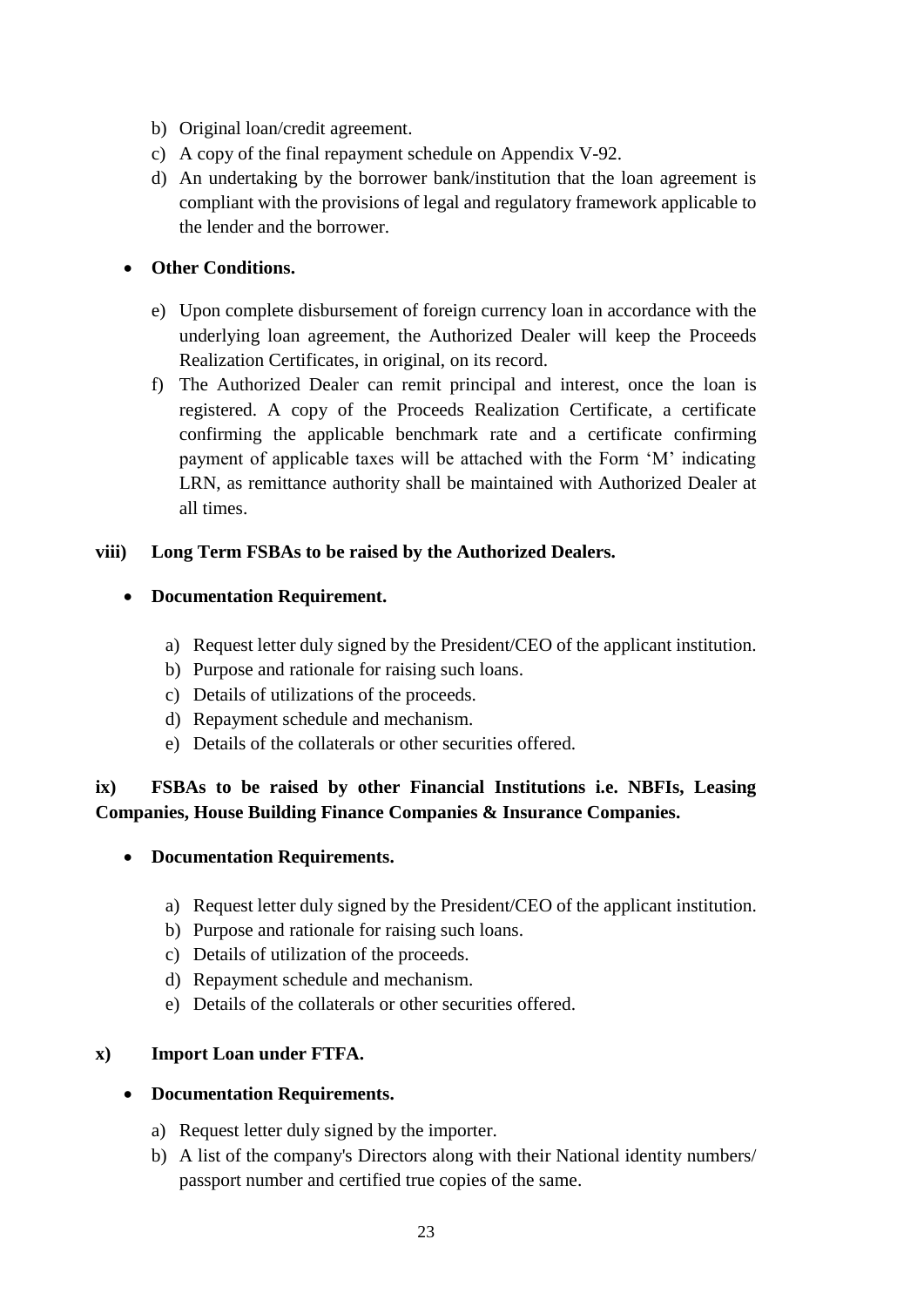- c) Beneficial ownership of the borrower.
- d) Loan Agreement, in original,
- e) Detail of Goods to be imported, under the subject agreement, along with the timelines involved therein.
- f) In case of Buyer's credit, the Purchase Contract, in original.

### **Other Conditions.**

- g) The interim payments during the gap between obtaining loan registration number and repayment schedule registration, Authorized Dealer will approach Exchange Policy Department, State Bank of Pakistan, Karachi to get permission to remit principal repayments and interest payments.
- h) Once the liability to the foreign lender/supplier of plant and machinery etc. is established through Exchange Entitlement Certificates (EEC), the repayment schedule as per Appendix V-87 will be submitted to Exchange Policy Department, State Bank of Pakistan, Karachi in quadruplicate through the same Authorized Dealer.
- i) The Authorized Dealer will subsequently remit the principal, interest and other fees, if required. A copy of the repayment schedule, a certificate confirming the applicable benchmark rate, a certificate confirming payment and copy of repayment schedule of applicable taxes will be attached with the Form 'M' indicating LRN, as remittance authority shall be maintained with Authorized Dealer at all times.

#### **xi) Export Loans under FTFA.**

#### **Documentation Requirements.**

- a) Request letter duly signed by the exporter.
- b) A list of the company's Directors along with their National identity numbers/ passport number and certified true copies of the same.
- c) Beneficial ownership of the borrower.
- d) Loan Agreement in original.
- e) Copy of the relevant Letter of Credit.
- f) A copy of the final repayment schedule (Appendix V-92).

#### **Other Conditions.**

- g) Upon complete disbursement of foreign currency loan in accordance with the underlying loan agreement, the Authorized Dealer will keep the Proceeds Realization Certificates (PRC) in original, on its record.
- h) The Authorized Dealer will remit the principal and interest, once the loan is registered. A copy of the Proceeds Realization Certificate, a certificate confirming the applicable benchmark rate and a certificate confirming payment of applicable taxes, will be attached with the Form 'M' indicating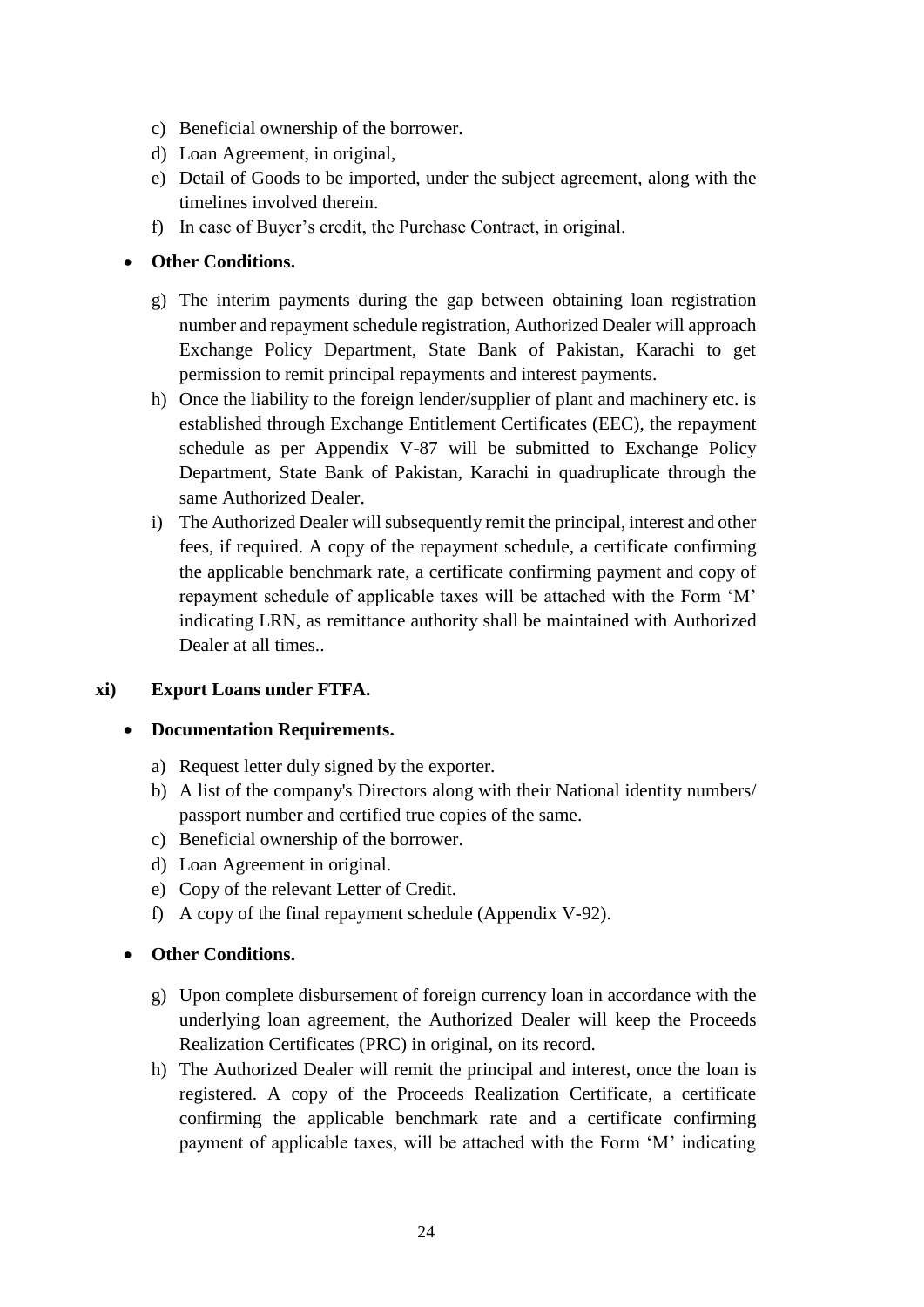LRN, as remittance authority shall be maintained with Authorized Dealer at all times.

## **xii) Guarantees.**

# **Documentation Requirements.**

- a) Authorized Dealer's letter containing full details/ comments/recommendations.
- b) Applicant's request.
- c) A list of the company's Directors along with their National identity numbers/ passport number and certified true copies of the same.
- d) Format of Bank Guarantee.
- e) Copy of Agreement.
- f) Copy of purchase order/contract, in case of advance payment guarantee.
- g) Details of claims received against guarantee at the time of request for renewal of Bank guarantee, if any.

# **xiii) Any other documents/information.**

In addition to the documents mentioned above, the State Bank may ask for any other document/ information, as and when deemed necessary.

# **Part-G Reporting Mechanism**

# **19. Reporting Requirements.**

- i. For reporting foreign private loans (FPL) data on DAP, all Authorized Dealers will be responsible to ensure that the Loan Registration Number (LRN) is obtained from Statistics & Data Warehouse Department (S&DWH) by  $5<sup>th</sup>$  of the following month by providing information along with repayment schedule as per formats given at Appendix V-146. The subject data will be reported on FCY loans portal of Statistics & Data Warehouse Department, State Bank of Pakistan with proper purpose codes assigned by the same department.
- ii. Authorized Dealers will ensure that repayment schedules of all FCY loans are updated on the FCY loans portal at all times after obtaining the registration number.

# **20. Subsequent Amendments (if any) in the underlying Loan Agreement.**

Authorized Dealers will ensure that any subsequent changes/amendments in the terms and conditions of the underlying Loan Agreement should comply with the relevant regulations of the category against which the loan was registered. The Authorized Dealers will also maintain record of all such changes/amendments.